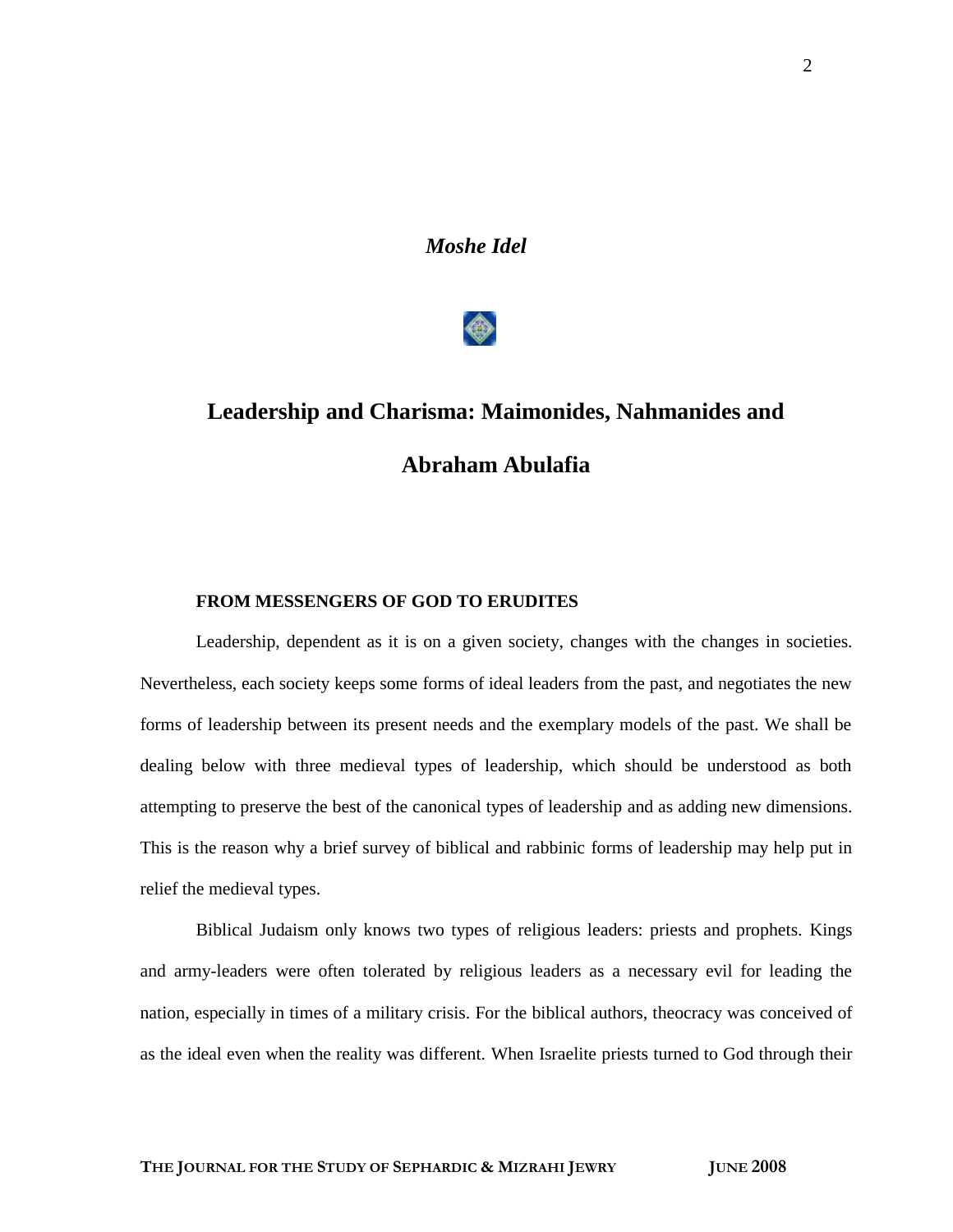prayers, sacrifices or mantic operations, or when God employed men as messengers, or prophets, a vertical and direct relationship was dominant -- a type of relationship that was missing from the dominant views of kingship in Judaism, where the king was anointed by the priest or prophet. Although some scholarly interpretations of Israelite kingship emphasize the divine sonship of the king in a manner reminiscent, at least in part, of kingship in Egypt or that in Mesopotamia, in Biblical-era Israel the king was anointed by the religious leaders, indicating that kings were subordinate to these religious figures. The prophets were imagined to have received the divine word, and they were said to be chosen personally by God. Not so the priests, who were chosen by the dint of their tribal and family extraction. Once chosen, however, neither prophet nor priest, nor anyone else, could do much to change their status. External circumstances were much more important than their deeds. It should be pointed out that the prophet was, phenomenologically speaking, closer to the charismatic ideal leader than the figures of either the priest or the king. The prophet"s mission was more directly related to delivering a speech addressed directly to the people. It is the prophet"s claim of having a divine mission that Max Weber defines as being an important characteristic of the charismatic leader, and there are reverberations of this relationship with the divine in the leadership styles of the Jewish sages of the Middle Ages.<sup>1</sup>

In post-Biblical Judaism, human actions become dramatically more important in gaining status in the religious hierarchy. In Rabbinic Judaism, there are few instances in which a seminal figure is formally nominated to a high formal position, such as *Nasi'* or *Rosh Golah*. In the ancient apocryphal and pseudepigraphic texts, such as the books of Enoch, and in Heikhalot literature, leaders were also assumed to be chosen by God, reminiscent of the way in which priests and prophets were chosen in Biblical literature. Still, the members of Heikhalot groups differ from the

<sup>1</sup> *On Charisma*, ed. S. N. Eisenstadt, (Chicago: Chicago University Press, 2004).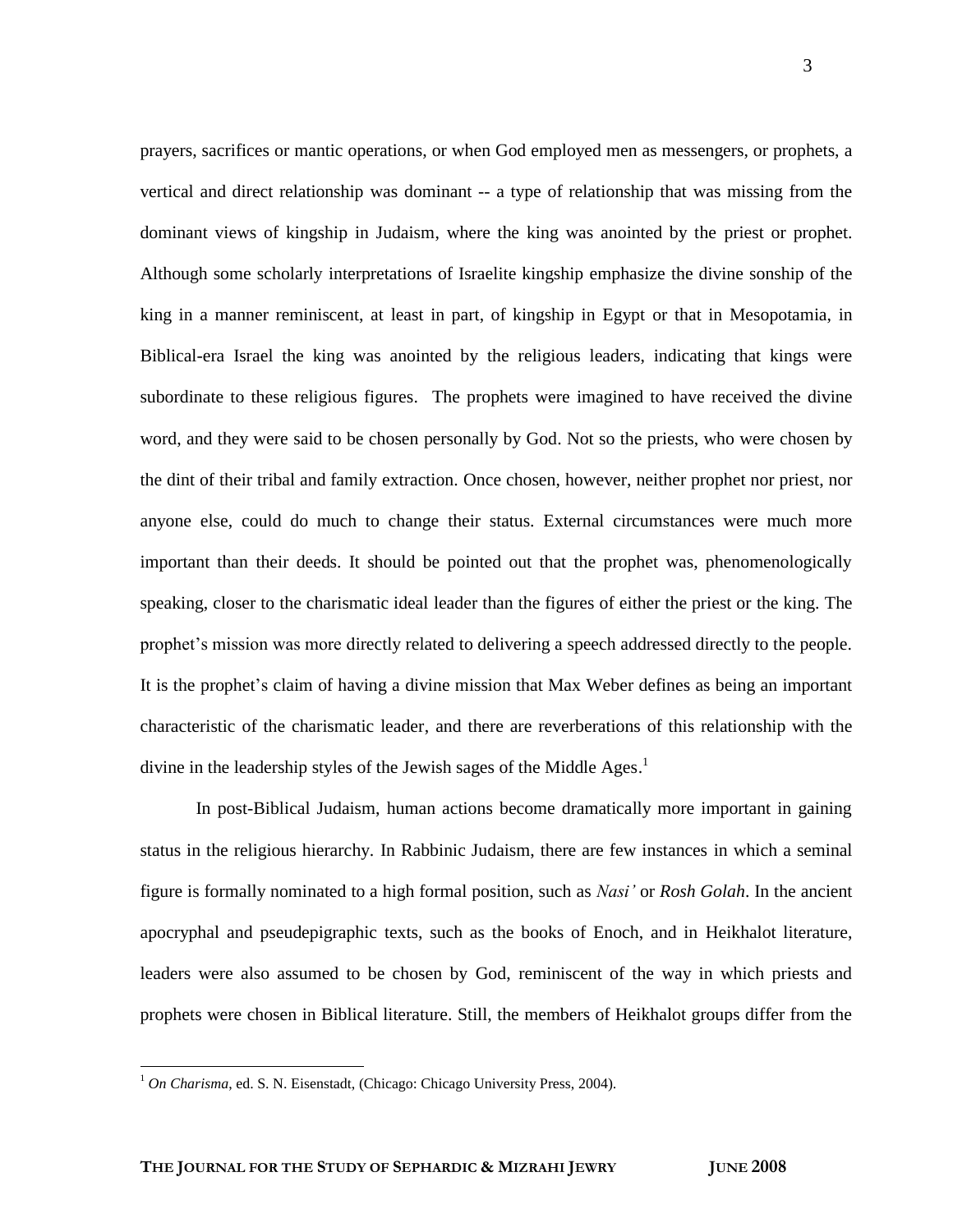Biblical priests and prophets in that they belong, in my opinion, to secondary elites, since they namely do not play the principal role in their societies.<sup>2</sup>

In the Middle Ages, Jews lost all form of centralized leadership, political and religious. Each community had to rely on its own local leaders, who in turn could appeal to greater authorities on particular matters of Jewish law, but such authorities did not govern the religious affairs of the Jewish people. During this Rabbinic period, the vast majority of these authorities rose to their special status through their intellectual achievements. While such an accomplishment may seem difficult to attain during one lifetime in today"s world, one would think it would be even more of a challenge in the medieval Jewish cultures of the Diaspora, where communication was slower and more limited. However, most of the seminal figures that arose during this period gained their recognition relatively quickly in their careers. This is not only the case for those who lived long lives, such as Moses Maimonides, Moses Nahmanides, R. Joseph Karo or R. Elijah, the Gaon of Vilnius, but also with persons who died quite early, like R. Isaac Luria Ashkenazi or R. Moshe Hayyim Luzzatto. Elite Judaism, a culture based on the merit of erudition, allowed geniuses to be recognized early in their lives. The fastest way to get wide recognition was to specialize and excel in the fields that were accepted by all the Jews as central for their religious life: Halakhic literature and commentaries on canonical books such as the Bible or the Talmud.

In this article, I shall compare three figures of the Middle Ages that represent three modes of leadership, all stemming from what is today called Spain: Maimonides of Andalusia, Nahmanides of Catalan origin, and Abraham Abulafia of Aragon. All three started their careers in the Spanish territories, though some of their major achievements were attained outside of the

<sup>&</sup>lt;sup>2</sup> See Michael D. Swartz, ""Like the Ministering Angels": Ritual and Purity in Early Jewish Mysticism and Magic," *AJS Review*, vol. 19/2 (1994), 135-167, especially 165-167, Moshe Idel, "On Judaism, Jewish Mysticism and Magic," *Envisioning Magic*, eds. P. Schaefer - H. G. Kipenberg, (Brill, Leiden, 1997), 212-213.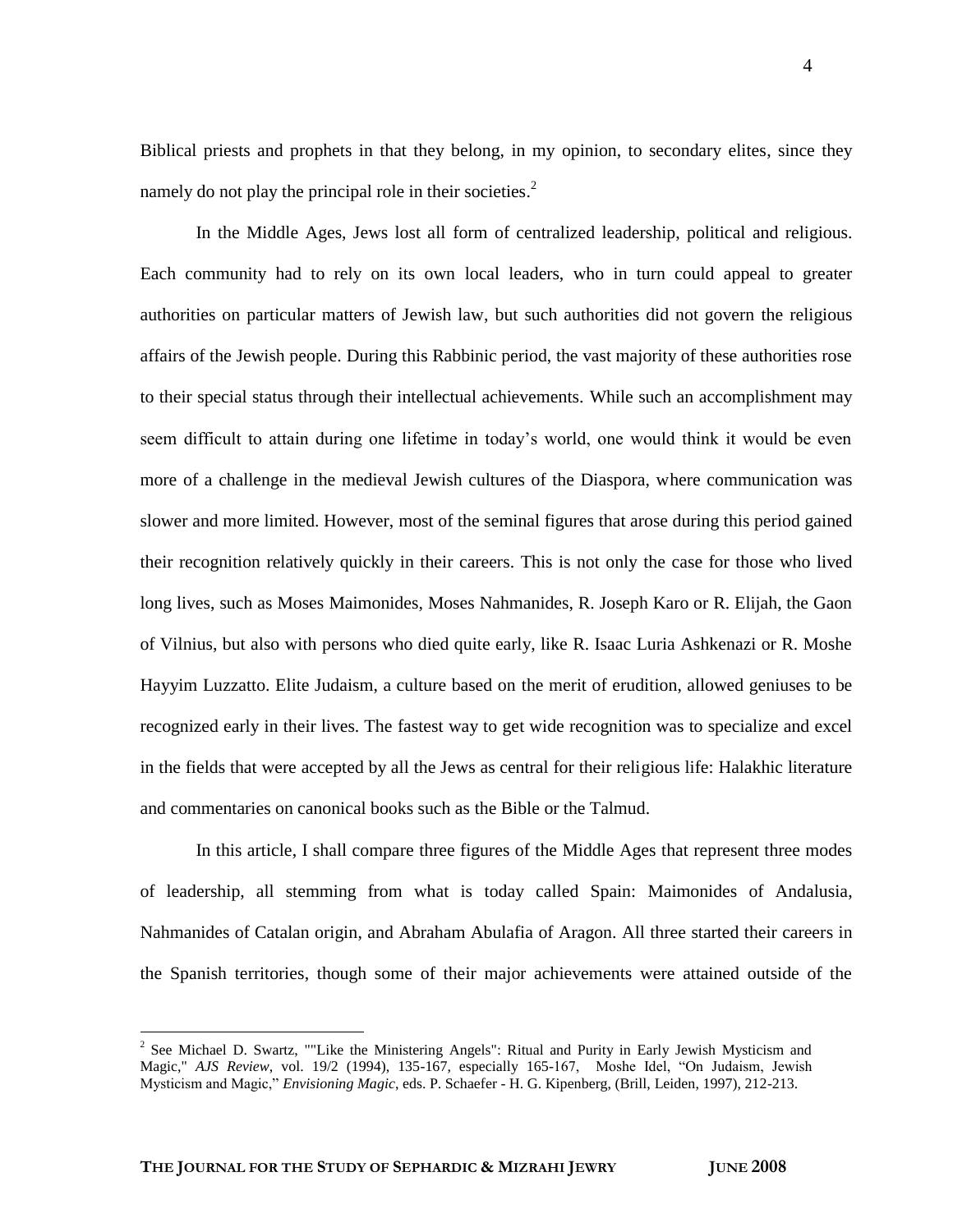country. However, the relations between the three are not only a matter of geography. Nahmanides' scholarship indubitably interacted with Maimonides' views in several instances, while Abulafia, who knew many of the writings of both Maimonides and Nahmanides, was influenced by and reacted to both of them. As such, I shall divide the three men into two categories: the "first elites" as represented by Maimonides and Nahmanides, and the "secondaryelite" figure of the ecstatic Kabbalist Abraham Abulafia. The latter represents both a continuation of some trends found in the two Moses, but he proposed a totally different approach, that may highlight the specificity of his much more famous predecessors.

Abulafia depicted the two medieval Moses as friends, consonant to each other"s thoughts, both disciples of the Biblical Moses. Abulafia described the three Moses as the "princes of the world."<sup>3</sup> Nonetheless, they still had their differences. It should be noted that the title of the two most important books of Maimonides, *Mishneh Torah* and the *Guide of the Perplexed*, imply a leadership role that Maimonides assumed for himself. *Mishneh Torah* is an audacious title reminiscent of the Torah of Moses of the Bible, <sup>4</sup> while the *Guide of the Perplexed* implies guidance the philosopher sought to provide to the Jewish elite. While the former represents a plainly exoteric type of guidance, the latter is a quintessentially esoteric type of guidance. Nahmanides" books do not bear titles that point to any claim of leadership, though he occupied a special status as a leader, at least insofar as Catalan Jews were concerned. Further down, this article will have more to say about the difference between the strategy concerning esotericism in Maimonides" *Guide* and the style used by Nahmanides. Here, however, let me remark that unlike Maimonides" *Mishneh Torah*, where he dispenses to the Jews a tool for dealing with the Talmudic

<sup>3</sup> See *The Seven Paths of the Torah*, ed., Adolph Jellinek, *Philosophie und Kabala* (Leipzig, 1854), I, 20.

<sup>4</sup> See Isadore Twersky, *Introduction to the Code of Maimonides (Mishneh Torah)*, (New Haven: Yale University Press, 1980), 105, 527.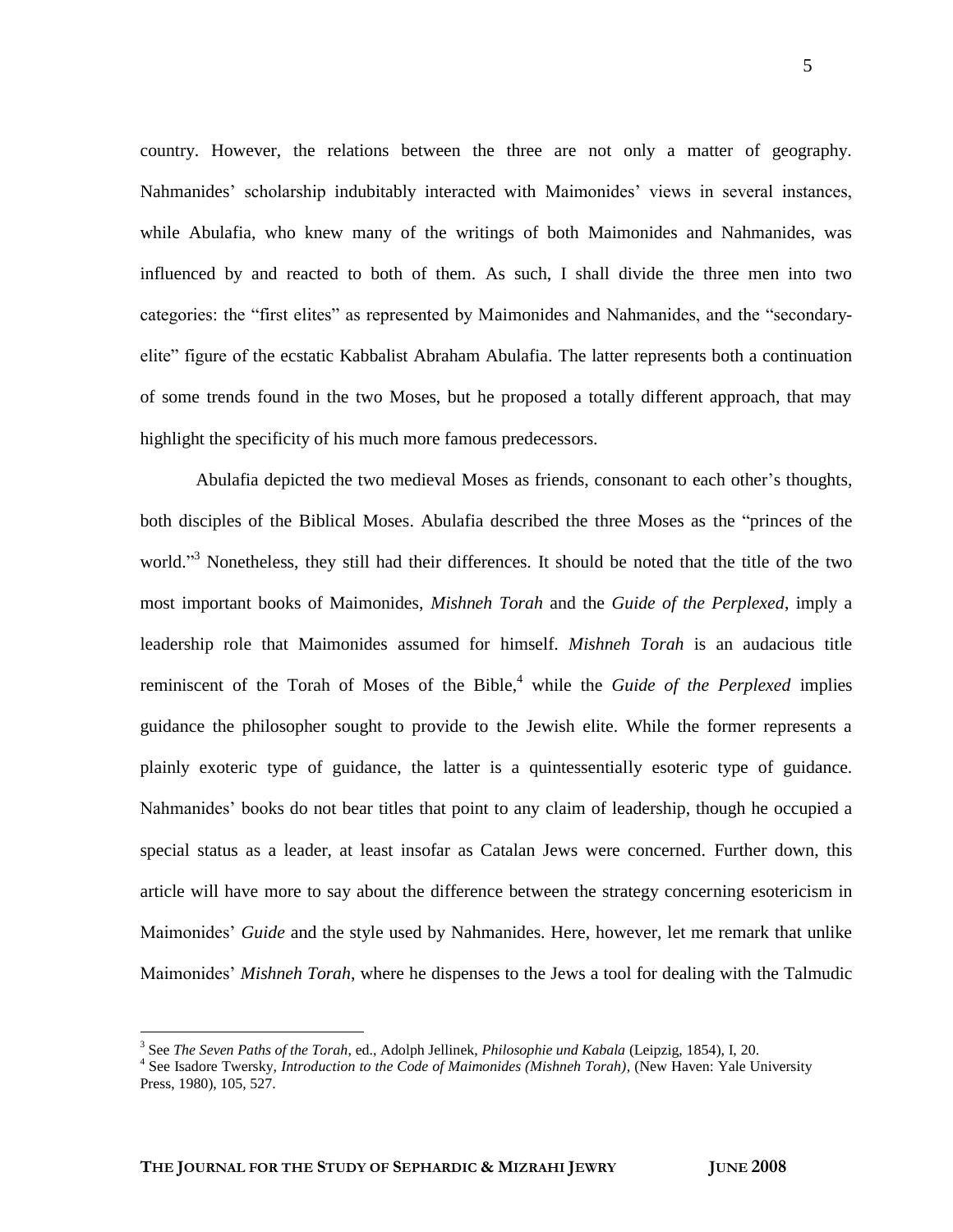and post-Talmudic deliberations, Nahmanides" most important contribution to the genres of Halakhah is the *Hiddushin* and the *Novellae,* which constitute a deep immersion in the finesse of Talmudic analyses,<sup>5</sup> and as such express an opposite approach to that of Maimonides.

Abraham Abulafia, on the other hand, started to specialize in his scholarly work relatively late in his life and focused neither on the Talmud nor philosophy. He commenced his study of Kabbalah only at the age of thirty, an age when both Maimonides and Nahmanides had already earned serious recognition from their contemporaries. While they combined both the Halakhic core and meta-halakhic elements in their work, Abulafia was meta-halakhic *par excellence*. <sup>6</sup> However, it is not only his preoccupation with Kabbalistic issues that distinguishes Abulafia from the two Moses, but more so his claim, not found among Kabbalists before him or among his contemporaries, that Kabbalah is not only an occult lore or an interpretation of Judaism but also a path for transforming the Kabbalist into a spiritual being capable of becoming the messenger of God or, more explicitly, a prophet. For example, he describes the ecstatic experience induced by his mystical technique:

> It will appear to him as if his entire body, from head to foot, has been anointed with the oil of anointing, and he was 'the anointed of the Lord' [*Mashyiah YHWH***]** and His emissary, and he will be called 'the angel of the Lord'; his name will be similar to that of his Master,

<sup>5</sup> See Israel M. Ta-Shma, *Talmudic Commentary in Europe and North Africa, Part Two: 1200-1400*, (Jerusalem: Magnes Press, 2000), II, 35-38 (Hebrew) and Moshe Halbertal, "By Way of Truth," Nahmanides and the Creation of a Tradition, (Jerusalem, 2006) (Hebrew).

<sup>&</sup>lt;sup>6</sup> I cannot include in here Abulafia's critiques of the Rabbis, contemporary and some preceding him, either because of their interest in magic or because of their non-spiritual approach. See Moshe Idel, "Between the Magic of Holy Names to Abraham Abulafia"s Kabbalah of Names," *Mahanayyim,* vol. 14 (2002), 79-96 (Hebrew). See also below note 71.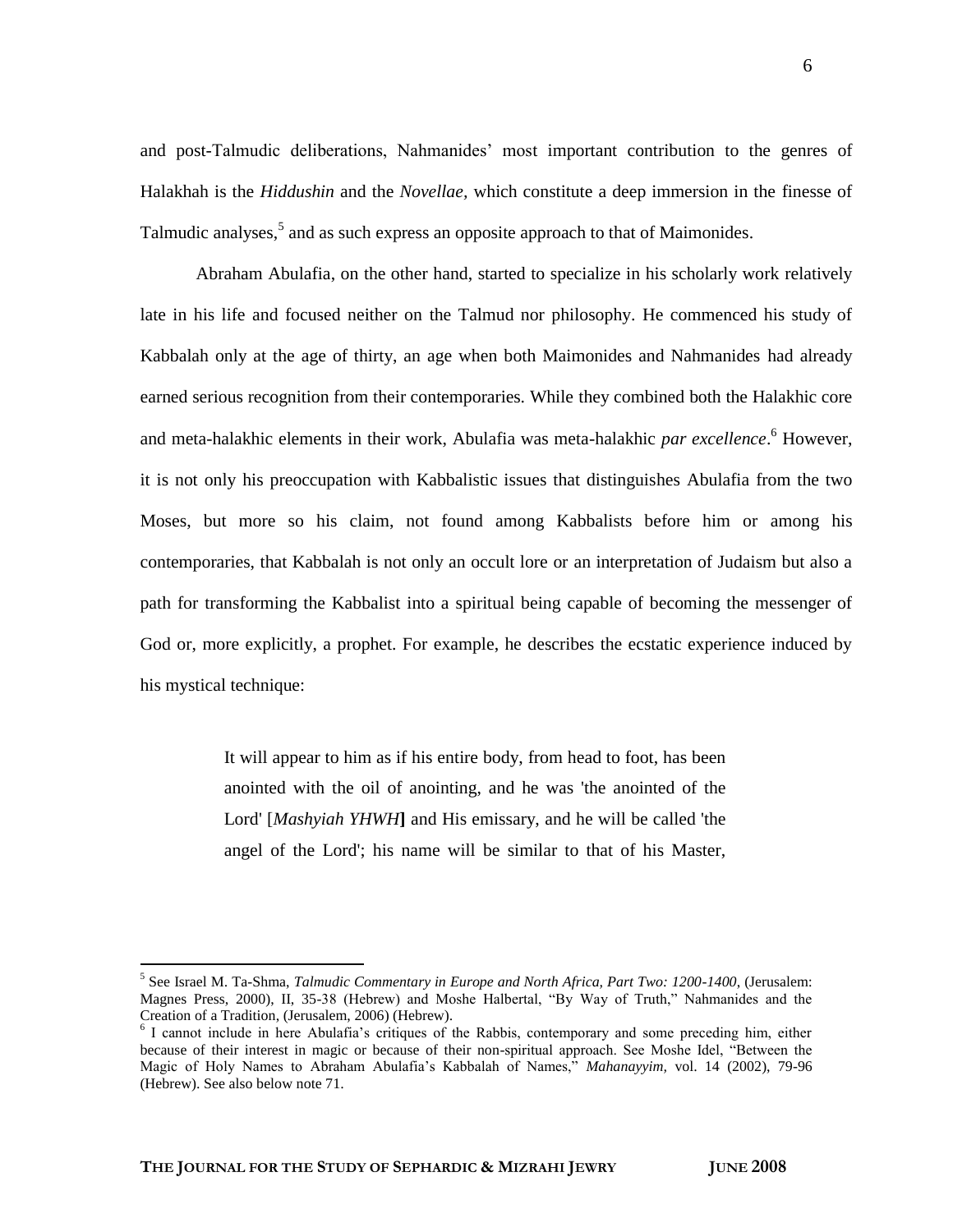which is *Shaddai,* who is called Metatron, the prince [namely the angel] of the divine Face.<sup>7</sup>

Abulafia conceived himself as a messenger to an entire nation<sup>8</sup> rather than only to an elite and traveled from country to country in order to fulfill his "mission" also by oral teaching. The claim of being a divine messenger is one of the main characteristics of a charismatic leader as described by M. Weber. $9$ 

Abulafia"s mission had much to do with the disclosure and dissemination of a new divine name for himself in a manner reminiscent of Moses" receiving the name *'Eheyeh asher 'eheyeh* before the beginning of his mission to Egypt.<sup>10</sup> In any case, Abulafia would still resort to the Tetragrammaton "YHWH" to describe his status and mission:

> And when I, *Zekhariahu ben Ma'ali Ma'alumi'el ben YHWH, YHWYHW*, who is reciting the name *YHWH*, heard the words of *YHWH,* My Lord and the Lord of my fathers, Abraham, Isaac and Jacob, His servants, I fell on my face on the ground and my heart was [both] afraid and joyful. And *YHWH* raised me up in order to praise the name of his Glory, in privacy and in public<sup>11</sup>.<sup>12</sup>

*Zekhariahu* is a cognomen for Abulafia's first name, Abraham, since both names carry the same numerical valence of 248. The term *Zekhariahu* means "the one who recites the name of

<sup>&</sup>lt;sup>7</sup> Sefer Hayyei ha-'Olam ha-Ba', Ms. Paris BN 777, fol. 109. For an analysis of the context of this passage, see: Idel, *Studies in Ecstatic Kabbalah*, (Albany: SUNY Press, 1989), 15-16, idem, "Enoch is Metatron," *Immanuel* vol. 24/25 (1990), 236.

<sup>8</sup> See *Sefer ha-'Ot,* ed., A. Jellinek, "`Sefer Ha-Ot'. Apokalypse des Pseudo-Propheten und Pseudo-Messias Abraham Abulafia" in Jubelschrift zum siebzigstenGeburtstage des Prof. Dr. H. Graetz (Breslau 1887). 75, 78. 9 See note 1 above.

<sup>&</sup>lt;sup>10</sup> On this issue see Moshe Idel, *Messianic Mystics*, (New Haven: Yale University Press, 2000), 306-7.

 $11$  See below note 29.

<sup>12</sup> *Sefer ha-'Ot*, 81.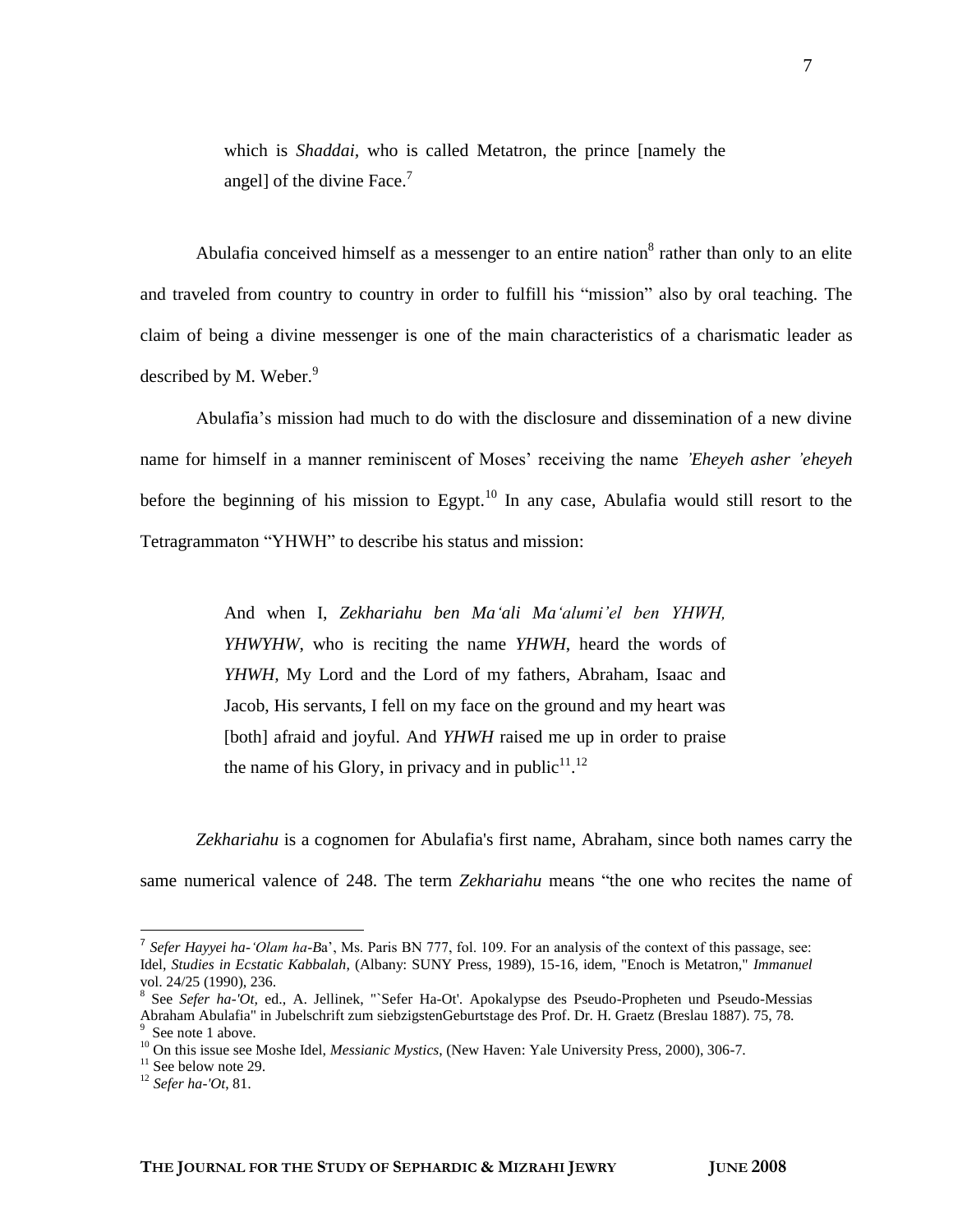God" and it is explained immediately afterwards when the recitation or the divine name is mentioned. The meaning of the words *Ma'ali Ma'alumi'el* are less transparent, but numerically they amount to 377, a figure identical to the proper name of Abulafia's father, *Shmu'el.* However, even more exceptional is the description of himself explicitly as the Son of *YHWH YHWYHW*. I cannot explain why Abulafia adopted these forms of the Tetragrammaton, but there can be little doubt that the doublets are evident in both the forms *Ma'ali Ma'alumi'el*, and the *YHWH YHWYH*W. There is an inner repetition of units in each syntagm and thus a similarity between the two syntagms. Thus, a parallelism emerges between the unit that represents the name of his father *Shmu'el* and the two forms of the Tetragrammata. This is important in order to understand the second occurrence of the term *Ben*. If in the first case Abulafia was the corporeal son of a human father, he becomes then also the spiritual son of the divine power, represented by the Tetragrammata. At least in this context the description implies an interactive situation in which God is portrayed as revealing Himself to the mystic and encouraging him to spread the glory of the divine name. In any case, this text is reminiscent of the phrase used in the same period, "*Ben 'El.*"<sup>13</sup> Mentioning the praise of the divine name in public reflects the exoteric trend in Abulafia's thought.

The interaction with divine secrets also differentiates Abulafia from the two Moses. Maimonides and Nahmanides were figures who alluded to knowing divine secrets without divulging them in a systematic manner. As first elites, whether philosopher or Kabbalist, their reputation depended primarily on their Halakhic grandeur; thus, they did not have to boast about possessing secrets and then revealing them to find their place under the sun. Abraham Abulafia was a figure of the second intelligentsia, whose Halakhic education was meager, and his status

<sup>&</sup>lt;sup>13</sup> See the autobiographical passage in his '*Otzar 'Eden Ganuz*, ed. Amnon Gross, (Jerusalem, 2001), 369.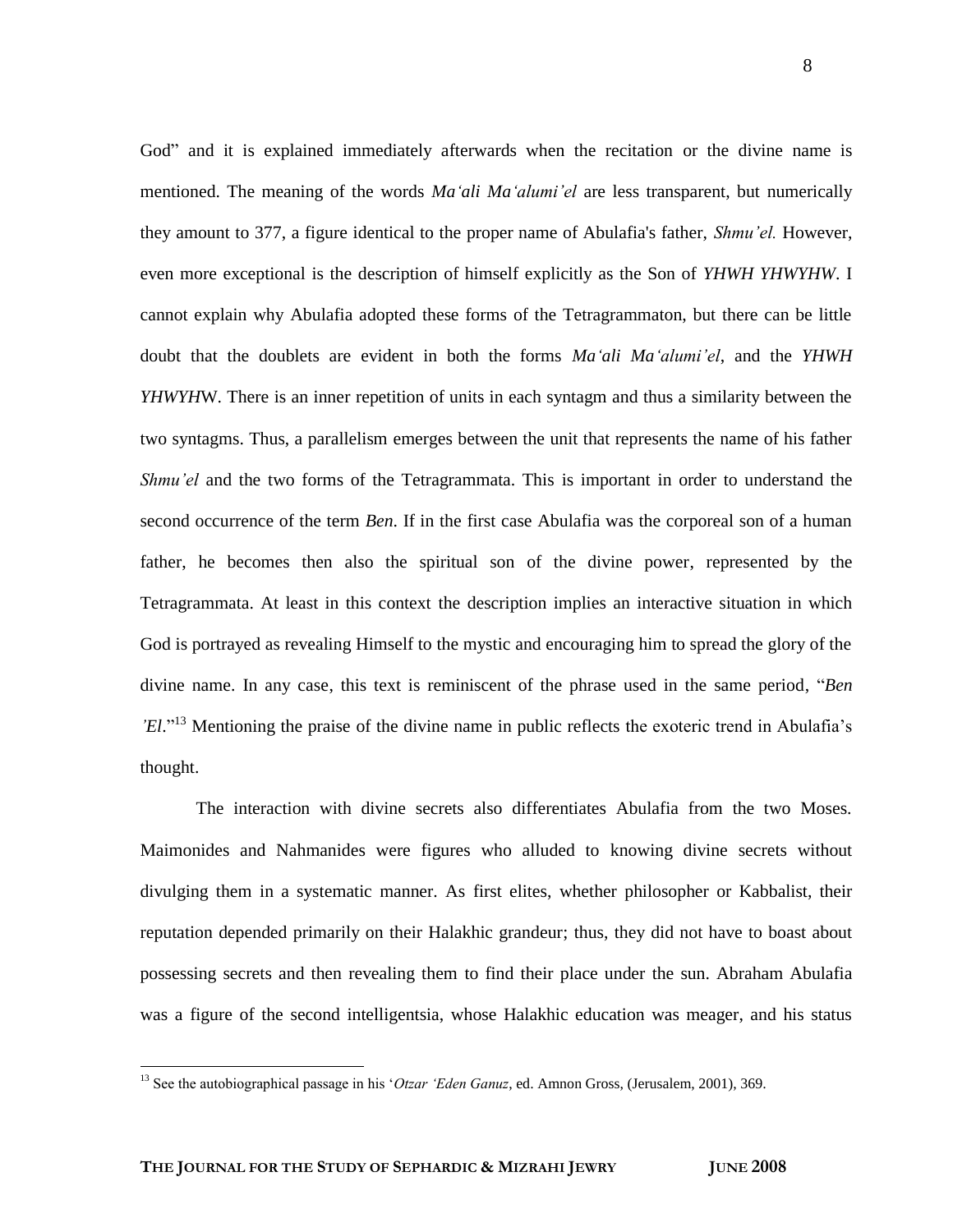depended on the one type of knowledge he could reveal: his special brand of Kabbalah or the personal impression he made on his acquaintances. Abulafia"s limited rabbinic background is conspicuous also in the autobiographical confession of his student R. Nathan ben Sa'adya Har'ar.<sup>14</sup> This is the reason why the shift from esotericism and exotericism is so necessary in his case and also in those of other second-elite figures in his generation. So while the two Moses played a traditional rabbinic game of Halakhists who kept some secrets that late antiquity rabbis forbid from public discussion, Abulafia sees himself at the end of an aeon in which the esoteric interdictions are no longer valid. Thus the dissemination of Kabbalah in both oral and written forms became essential for his understanding of his role in history. In a way, he imagined himself as the culmination of the ideals of the two Moses as he understood them.

#### **FROM MASTERS TO STUDENTS**

Rabbinic Judaism was an erudite elite that gained its status through its learning and its intellectual ingenuity, often doing so through the dissemination of knowledge that was the core of the rabbinic literature. However, Maimonides employed a special teaching method of hinting at philosophical ideas without actually revealing them – a method described by Warren Z. Harvey as a puzzle.<sup>15</sup> Indeed, according to the Introduction to the *Guide*,

> A sensible man thus should not demand of me or hope that when we mention a subject, we shall make a complete exposition of it; or that when we engage in the explanation of the meaning of one of the parables, we shall set forth exhaustively all that is expressed in that parable. An intelligent man would be unable to do so even by

<sup>&</sup>lt;sup>14</sup> See Natan ben Sa'adyah Har'ar, *Le Porte della Giustizia*, a Cura di Moshe Idel, tr. M. Mottolese, (Adelphi, Milano, 2001), 412-413.

<sup>15</sup> See his "The Return to Maimonideanism," *Journal of Jewish Studies vol.* 42 (1980), 263, n. 1.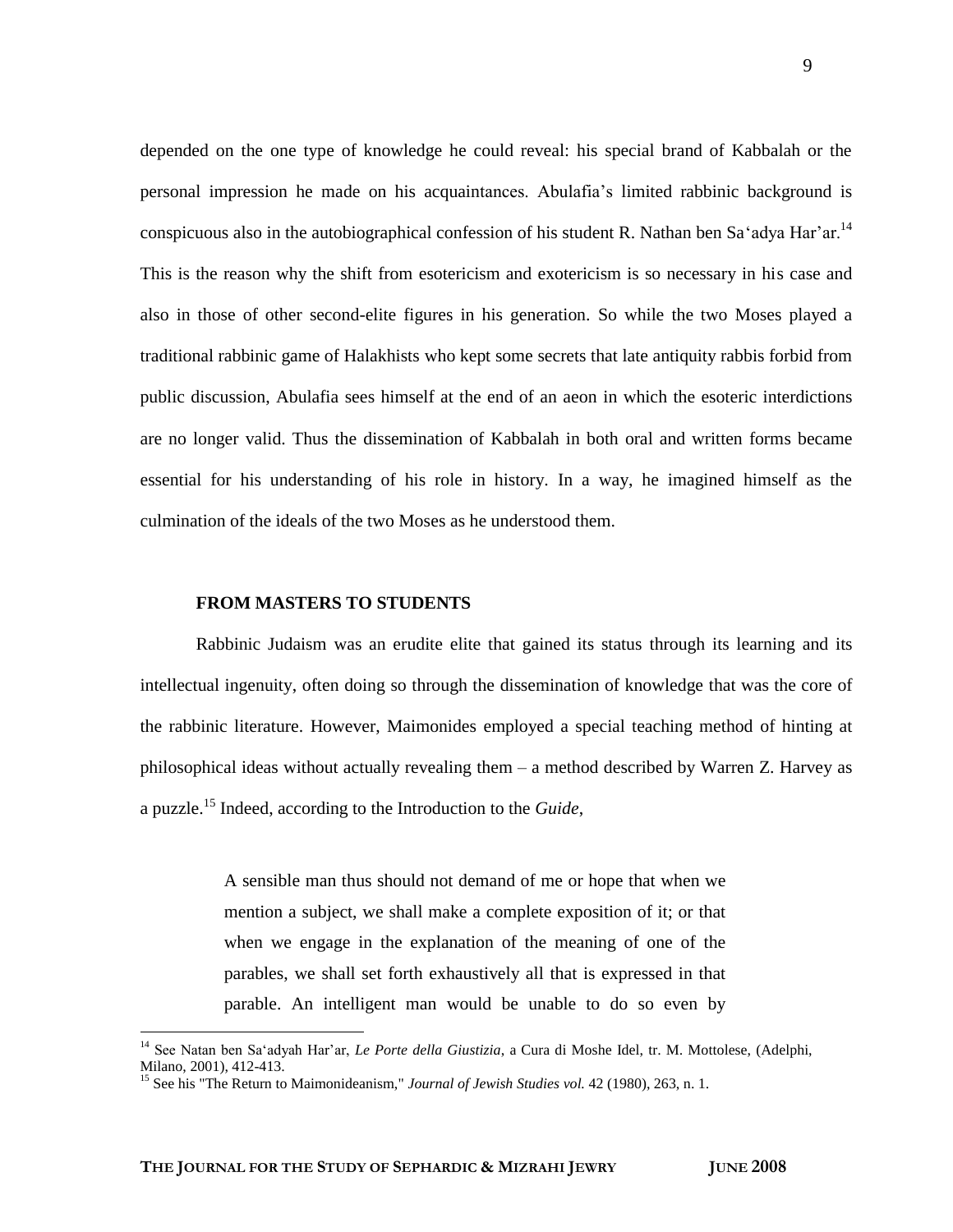speaking directly to an interlocutor… But rather they are scattered and entangled with other subjects that are to be clarified. For my purpose is that the truth be glimpsed and then again be concealed.<sup>16</sup>

This is not just a theoretical statement found in an introduction. Only rarely do introductions reflect faithfully what happens in the book, or what the author is indeed doing after writing it. In a famous letter by Maimonides addressed to R. Shmuel ibn Tibbon, he responded to the desire of the latter to come from Provence to visit him in Cairo. The answer was quite negative, with Maimonides citing many preoccupations, such as his duty to treat the health of Saladin and his concubines, leaving him without even the time to engage in a discussion with his translator.<sup>17</sup> This is, *prima facie*, a surprising response to be sending to the most ardent, learned and influential of his followers as well as the main translator of his writings from Arabic to Hebrew. After writing a whole book entitled the *Guide of the Perplexed*, Maimonides elegantly refused to engage with one of the most intellectually equipped persons of the time and one who was also directly seeking out Maimonides" thoughts. This astonishing fact must reflect something deep in Maimonides" approach. I assume that for him, the attainment of a secret is carried out not so much by what someone is told, or transmitted, but much more as something that someone comes to understand by himself.

Both Maimonides and ibn Tibbon were figures of Andalusian Spain, sharing a predisposition to Arabic neo-Aristotelianism, like some their Muslim contemporaries, and the

<sup>&</sup>lt;sup>16</sup> Moses Maimonides, The Guide of the Perplexed, tr. Shlomo Pines, (Chicago: Chicago University Press, 1995), 6-7.

<sup>&</sup>lt;sup>17</sup> See Alexander Marx, "Texts by and about Maimonides," *Jewish Quarterly Review*, 25 (1935), 378-380. More on this letter see Steven Harvey, "Did Maimonides"s Letter to Samuel ibn Tibbon Determine which Philosophers Would Be Studied by Later Jewish Thinkers?" *Jewish Quarterly Review*, vol. LXXXIII (1992), 51-70; Isaiah Sonne, "Mamonides" Letter to Samuel b. Tibbon according to an Unknown Text in the Archives of the Jewish Community of Verona," *Tarbiz,* vol. 10 (1939), 135-154, 309-332 (Hebrew).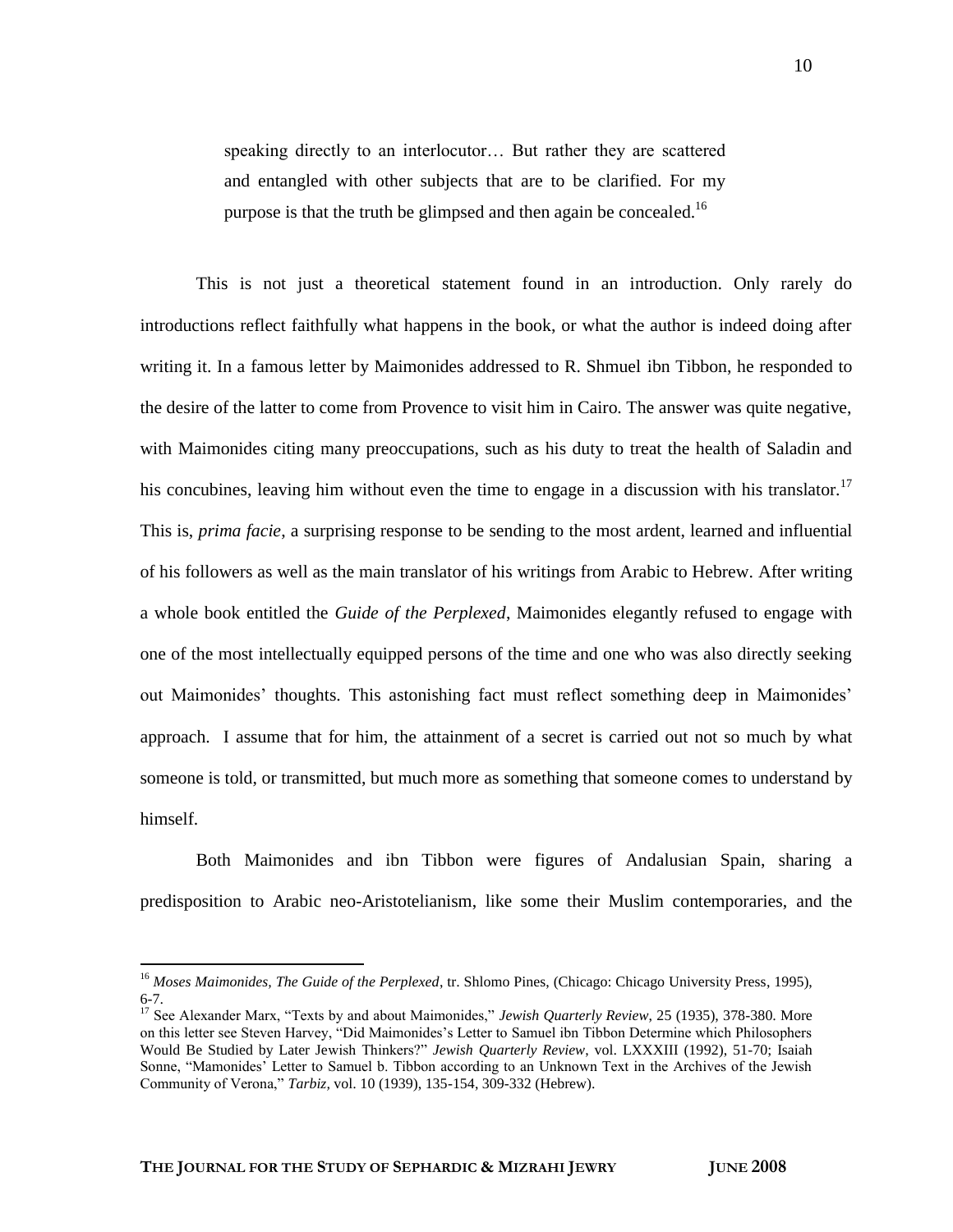capacity to consult the major pertinent material in its Arabic versions. In exile from their common land and culture, the Andalusian refugees in Egypt and Provence shared a common philosophical heritage and they constitute what can be called an Andalusian *internationale*, which eventually helped defend Maimonides" *Guide* against the sharp critiques pouring from more traditional corners of the Jewish world.<sup>18</sup> If Maimonides decided not to meet his translator in Hebrew ibn Tibbon, we may quite plausibly assume that he was also unwilling to meet any other person seeking to receive oral instruction from him.

In other words, Maimonides did not rely on the possibility of oral instruction as an opportunity for elucidating the intricacies found in his writings, although sometimes Maimonides himself inserted them there premeditatedly. His teaching method is quite a literary one, which means that the ideal reader should be able to find his own way in the hermetic style and structure of Maimonides" *Guide.* The passage of information orally was presumably believed to be superfluous since someone is either capable of discovering the secrets by himself or not worthy of receiving them at all.

Nahmanides provided a different answer involving the transmission of Kabbalistic secrets. In his writings he denied that anyone could decode the secrets of the Torah from the biblical texts in which they are found or even from his own commentary on the Pentateuch, in which he alluded to the places in which secrets are found. The most important example of this is found in Nahmanides" introduction to the *Commentary on the Pentateuch*, where he wrote in quite a solemn manner that:

<sup>&</sup>lt;sup>18</sup> See Moshe Idel, "Maimonides' 'Guide of the Perplexed' and the Kabbalah," *Jewish History* vol. 18,2-3 (2004), 197-226.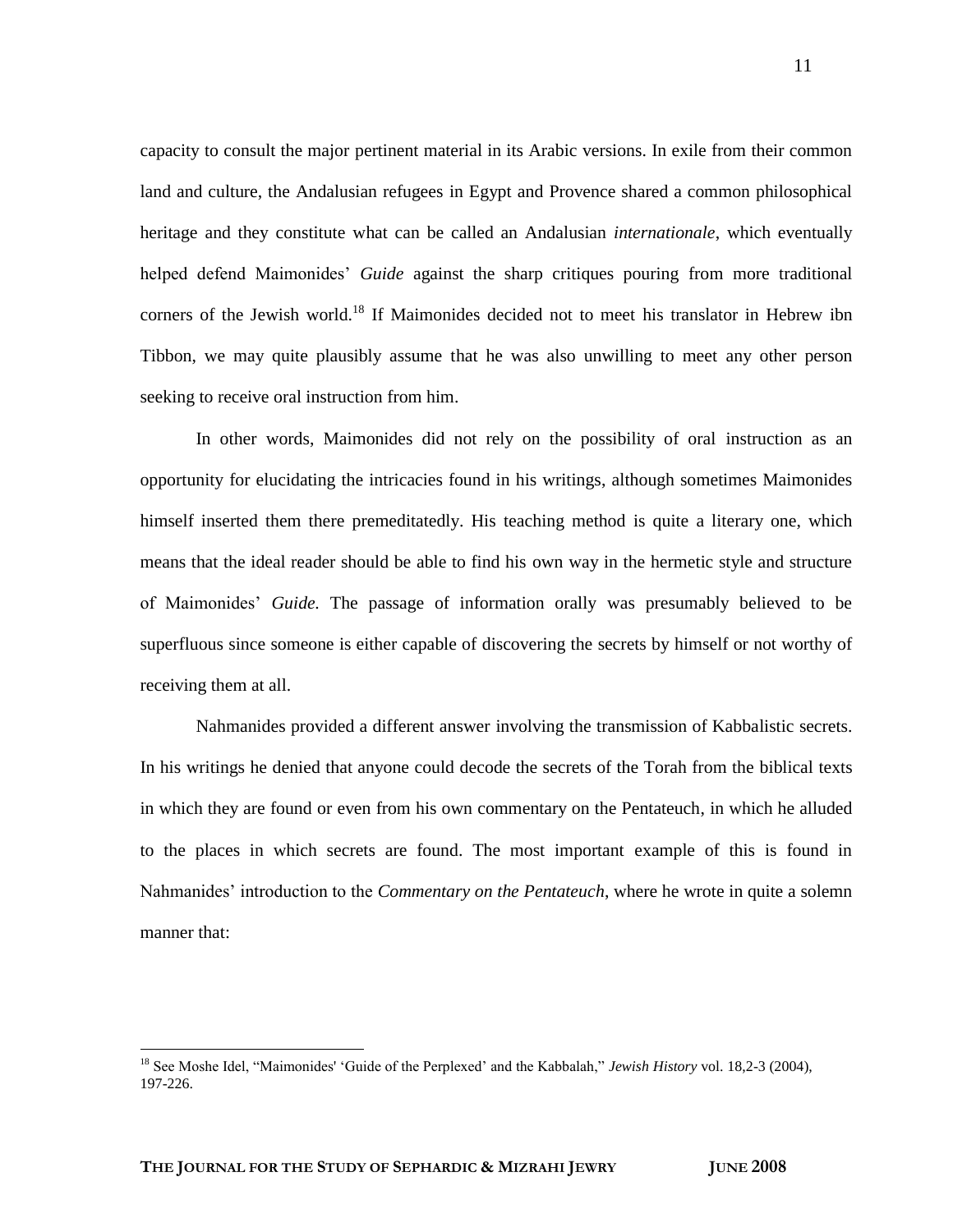I bring into a faithful covenant and give proper counsel to all who look into this book not to reason or entertain any thought concerning any of the mystic hints which I write regarding the hidden matters of the Torah, for I do hereby firmly make known to him that my words will not be comprehended nor known at all by any reasoning or contemplation, excepting from the mouth of a wise Kabbalist [speaking] into the ear of an understanding recipient; reasoning about them is foolishness; any unrelated thought brings much damage and withholds the benefit. $19$ 

Thus we have another case of an introduction to a seminal book that addresses the issue of transmission of divine secrets. In another treatise, Nahmanides wrote that:

> Indeed, this matter contains a great secret of the secrets of the Torah, which cannot be comprehended by the understanding of a thinker, but [only] by a man who gains them, learning [them] from the mouth of a teacher, going back to Moses our master, from the mouth of the Lord, blessed be He $^{20}$

In contrast to Maimonides' emphasizing that independent understanding or reasoning take place, Nahmanides explicitly ruled out such intellectual activities insofar as esoteric matters were involved. It should be stressed that here, unlike the previous text, the emphasis is on the informant, while the qualities of the receiver are not mentioned at all. In yet another text, a *Sermon on Ecclesiastes*, Nahmanides declares that:

<sup>&</sup>lt;sup>19</sup> Introduction to his *Commentary on the Pentateuch*, ed. Ch. D. Chavel, (Jerusalem: Mossad ha-Rav Kook, 1959), vol. I, 7-8 (Hebrew).

<sup>20</sup> *The Commentary on Job*, printed in *Kitvei ha-Ramban*, ed. Ch. D. Chavel, (Jerusalem: Mossad ha-Rav Kook, 1964), vol. I, 23 (Hebrew).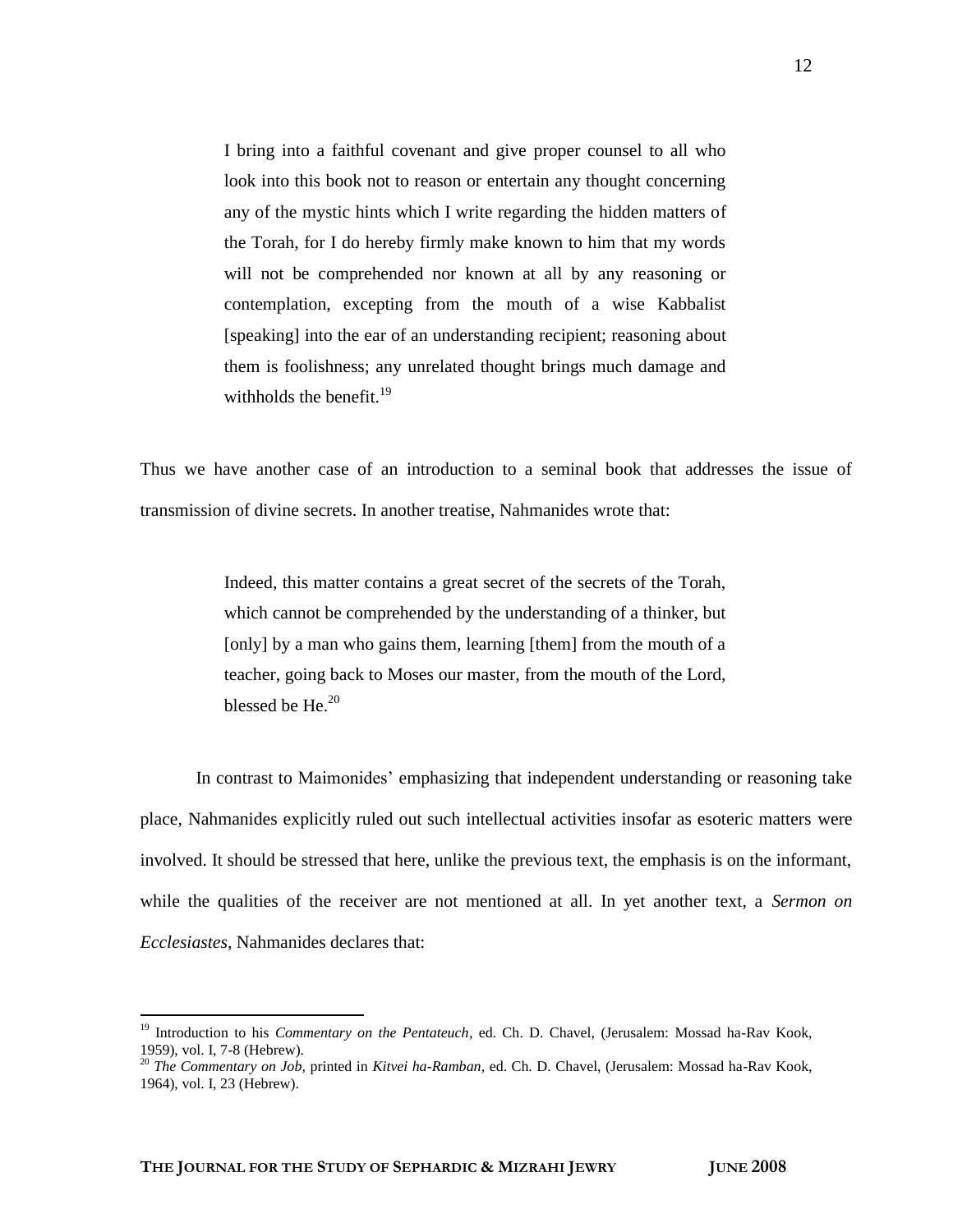These issues $^{21}$  and others similar to them, their essence cannot be understood properly from his own reason [*mi-da'at 'atzmo*] but by [means of] Kabbalah. This issue is explained in the Torah to whomever has heard the rationale of the commandment by Kabbalah, as it is proper, a receiver [*meqabbel*] from the mouth of [another] receiver, until Moses, our master from the mouth of the Lord. $^{22}$ 

Nahmanides is therefore offering a theory of transmission that is quite different from that of Maimonides as described above. While the latter questioned the efficacy of oral transmission, the former would not commit to writing anything esoteric that could be reasoned out by an intelligent student. I assume that while Maimonides attempted to distance himself from any direct contact with the perplexed, Nahmanides wanted to establish a strong dependence of the student upon his master. He was assuming that the existence of secrets could be disclosed in a rather short oral communication because the secret has quite a clear biblical context – a verse – and because the understanding of the secret depends less on the sharpness of the mind than on the specificity of the concepts and the words found in the theosophical Kabbalistic system.

Different as the two approaches are, they still share some common denominators. For example, the attainment of secrets is less experiential than cognitive, although in Maimonides' introduction to the *Guide,* some intermittent flash of truth may lead to understanding a secret of reality.<sup>23</sup>

<sup>&</sup>lt;sup>21</sup> Traditions related to the cosmic cycles, referred by the biblical terms *shemittah* and *yovel*. On Nahmanides' views of these concepts see Haviva Pedaya, *Nahmanides, Cyclical Time and Holy Text* (Tel Aviv: Am Oved, 2003) passim, (Hebrew), and M. Idel, "The Jubilee in Jewish Mysticism," in Yoseph Kaplan, (ed.), *Fins de Siècle – End of Ages* (Jerusalem: Merkaz Shazar, 2005), 67-97 (Hebrew).

<sup>&</sup>lt;sup>22</sup> Nahmanides, *Kitvei ha-Ramban*, ed. Chavel, vol. I, 190. On Nahmanides' esotericism, as well as esotericism in the Middle Ages see Moshe Halbertal, *Concealment and Revelation: Esotericism in Jewish Thought and its Philosophical Implications,* tr. Jackie Feldman, (Princeton: Princeton University Press, 2007).

<sup>23</sup> See Yair Lorberbaum, "'The Seventh Reason' – On Contradictons in the *Guide of the Perplexed* – a New Inquiry," *Tarbiz,* vol. 69 (2000), 211-257 (Hebrew).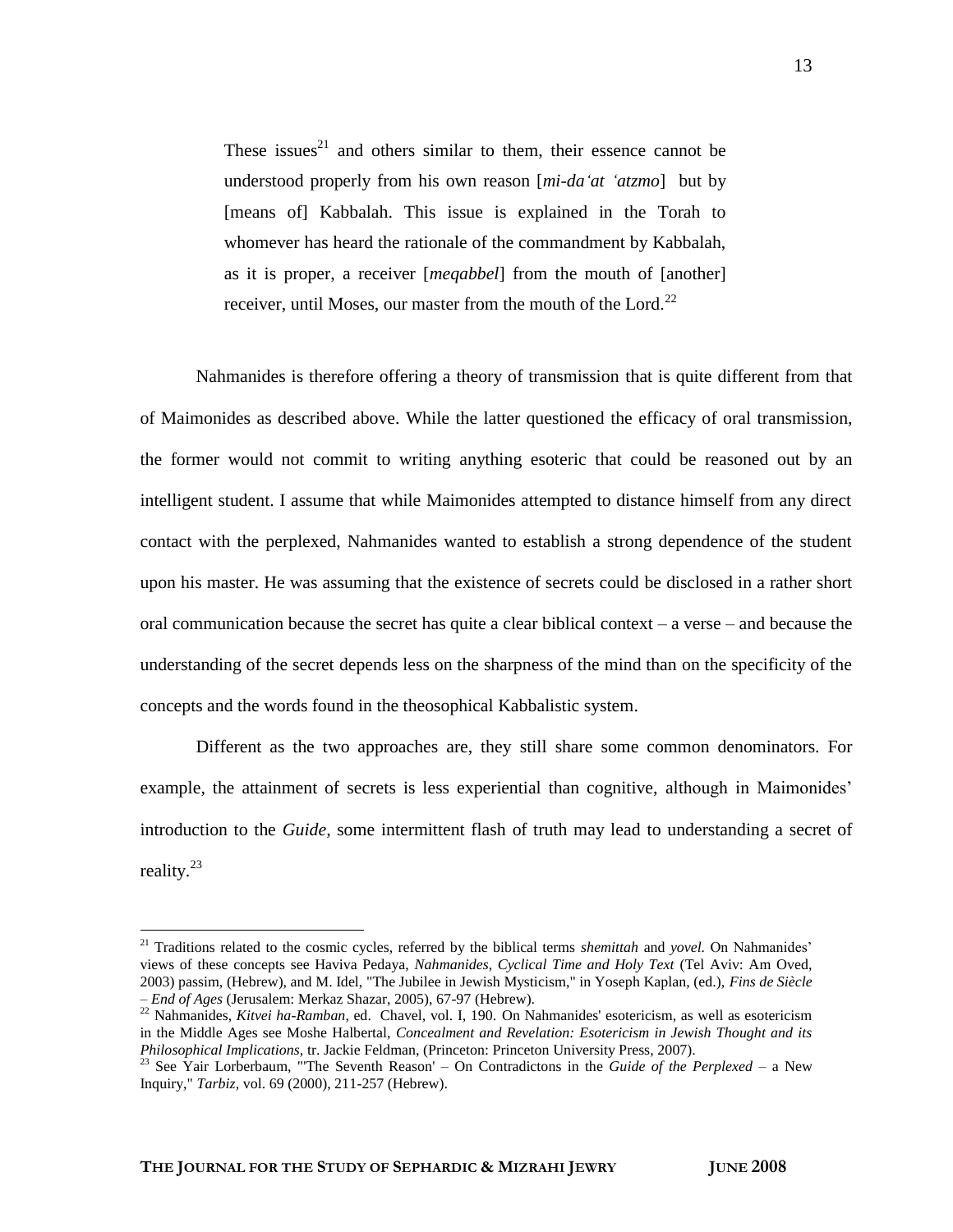Nahmanides and his disciples claimed that remnants of these particular secrets were still in their hands. However, this is a fragmentary tradition, and one that should not be expanded beyond the details that have been transmitted by means of independent reasoning.<sup>24</sup> His school of Kabbalists may be described as part of a counter-Renaissance, given its refusal to develop the esoteric traditions it inherited from Kabbalistic sources presumably different from those of Rabad and R. Isaac the Blind.<sup>25</sup> The literary output of this later Kabbalistic school is conspicuously smaller than that of the Geronese school, despite the fact that it included a larger number of great personalities and existed for a longer period than the Geronese one.

A critique of Kabbalistic esotericism is found in the work of Abraham Abulafia, the founder of a school of Kabbalah that diverges from Nahmanides". Abulafia explicitly refers to revealing secrets of the Torah:

> Despite the fact that I know that there are many Kabbalists who are not perfect, thinking as they are that their perfection consists in not revealing a secret issue, I shall care neither about their thought nor about their blaming me because of the disclosure, since my view on this is very different from, and even opposite to theirs.<sup>26</sup>

Immediately afterwards Abulafia refers to his views about *Ma'aseh Merkavah*, the account of the chariot in the first chapter of Ezekiel, which is one of the most important esoteric topics in Jewish mysticism. Abulafia states that this practice should be understood neither as a visionary

 $24$  On the claim of a diminution of the acquaintance with secrets of Kabbalah as a result of the Exile in reference to Nahmanides and his followers, see Moshe Idel, "We Have no Kabbalistic Tradition on This," in *Rabbi Moses Nahmanides (Ramban): Explorations in His Religious and Literary Virtuosity*, ed. I. Twersky, (Cambridge, Mass.: Harvard University Press, 1983), 54, 62-63.

<sup>&</sup>lt;sup>25</sup> For other aspects of Nahmanides' conservatism see Moshe Halbertal, "Custom and the History of the Halakhah in Nahmanides" Thought," *Zion*, vol. 67/1 (2002), 25-56 (Hebrew).

<sup>26</sup> *Sefer 'Otzar 'Eden Ganuz,* Ms. Oxford-Bodleiana 1580, fol. 55a.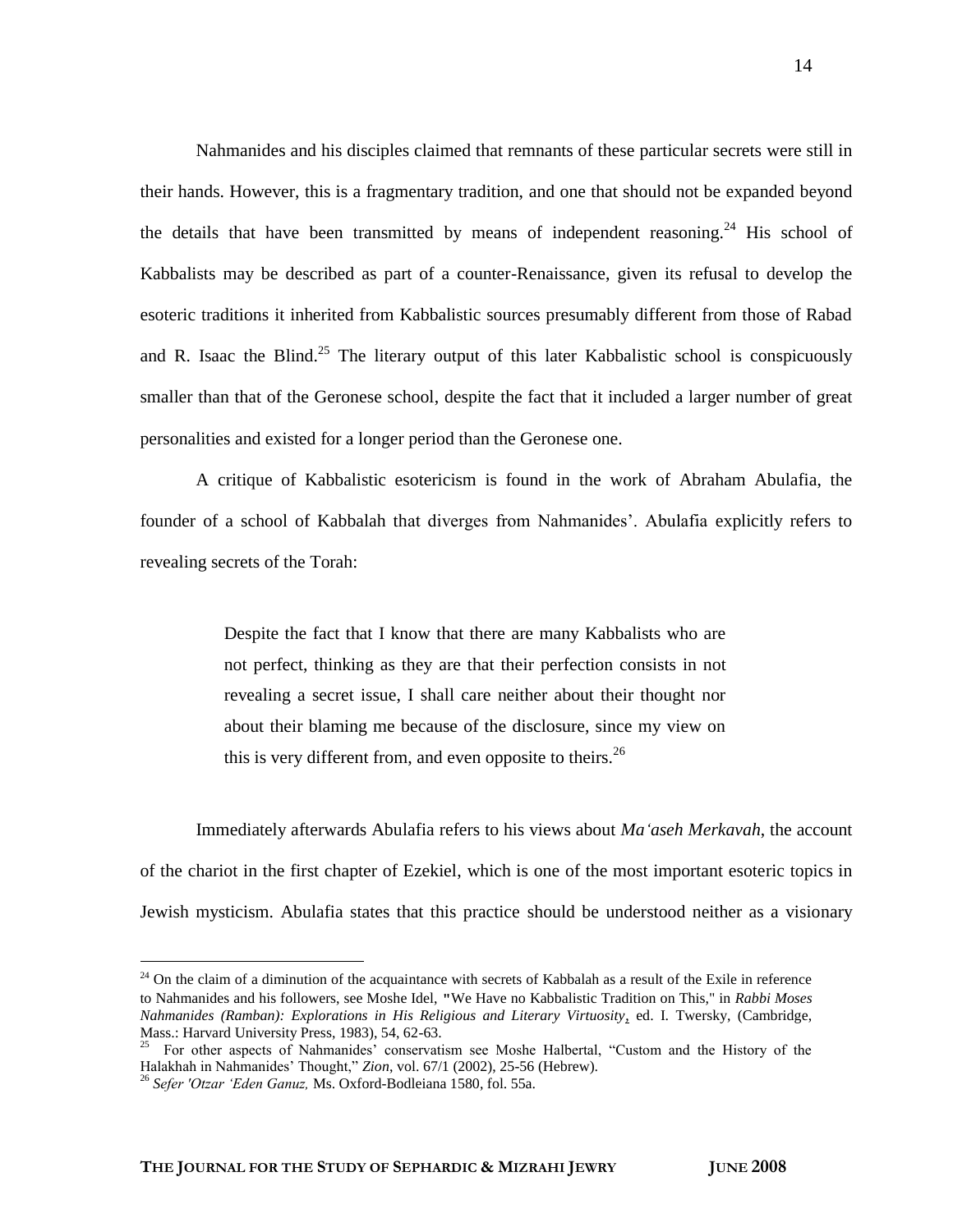experience nor as an allegory for metaphysics, as with Maimonides, but rather as a matter of combining letters of the divine names, as a technique of interpretation and perhaps also as a mystical technique.<sup>27</sup>

The disparity between his approach and that of the other Kabbalists is explicit. In fact, he describes it as "opposite." This is certainly not the only instance in which the conceptual divergences between Abulafia"s thought and other Kabbalistic systems are explicitly acknowledged.<sup>28</sup> However, in this case we not only have a conceptual divergence, which is quite regular in Kabbalistic literature, we also have the expressed awareness of transgressing an explicit, strong interdiction issued by a major Kabbalist such as Nahmanides. Indeed, Abulafia already put in practice his policy of exotericism years before he formulated the above confession in 1286. Already in the opening poem of his major book, *Hayyei ha-'Olam ha-Ba',* written in Rome in 1280, he recommended: "You should vivify the multitude by the means of the name *Yah,* and be as a lion who skips in every city and open place<sup>29</sup>."<sup>30</sup>

However, much more exceptional for him as a Kabbalist, both prior to his time and for many decades after him, was his deliberate turn to Christians as part of the disappointment from the Jews' reactions. Abulafia is well known for his attempt, unsuccessful but nevertheless comforting to him, to meet the Pope. The audience did not take place first because of the Pope's initial refusal to see the Kabbalist in Rome and then because of the Pope"s sudden death in a castle

<sup>27</sup> See Moshe Idel, *Language, Torah, and Hermeneutics in Abraham Abulafia*, tr. Menachem Kallus, (Albany: SUNY Press, 1989), 51-53.

<sup>28</sup> See, e.g., idem, "The Kabbalistic Interpretations of the Secret of `Arayyot in Early Kabbalah," *Kabbalah,* vol. 12 (2004), 89-199 (Hebrew). For a somewhat harmonistic understanding of the relationship between Abulafia and the theosophical-theurgical Kabbalists see the approach of Elliot R. Wolfson, *Abraham Abulafia: Hermeneutics, Theosophy, and Theurgy* (Los Angeles: Cherub Press, 2000) .

<sup>&</sup>lt;sup>29</sup> In Hebrew *migrash*. See also above, note 11 the text on public praise of the name of God.

<sup>&</sup>lt;sup>30</sup> The poetic epilogue to his book *Sefer Hayyei ha-'Olam Ha-Ba'*, printed by Jellinek as an appendix to Abulafia's *Sefer ha-'Ot*, 87. For the propagandistic activity of Abulafia see also his *Commentary on Sefer ha-Yashar*, Ms. Roma-Casanatense 38, fol. 41a.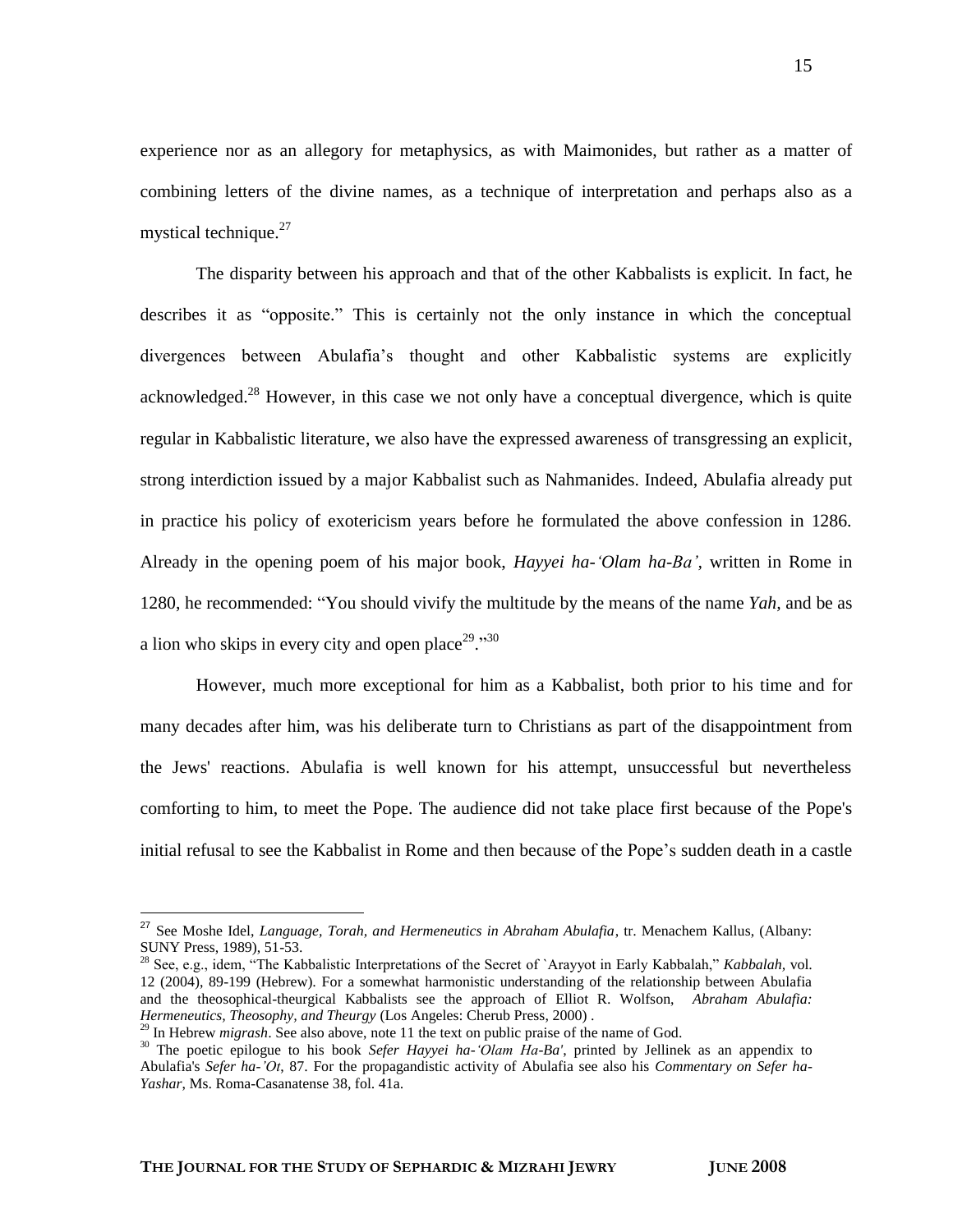north of Rome, at Soriano da Cimini.<sup>31</sup> As I understand the goal of this meeting, Abulafia intended to discuss with the Pope matters of true Judaism, which for him is identical with his special sort of Kabbalah – the Kabbalah of the divine names.<sup>32</sup> Abulafia's *Sitrei Torah*, a commentary on *Guide of the Perplexed* written only a few months before Abulafia"s abortive attempt to meet the Pope, reads as follows:

> These secrets will be revealed during the advent of the Messianic era, by the prophets who will arise, and by the Messiah Himself, because through them<sup>33</sup> all of Israel and those who are drawn to them, will be strengthened.<sup>34</sup>

Disclosure of secrets is therefore a path to salvation and this ethos inspired much of his intense activities, literary and others, in the decade between the years 1280-1290. The last passage was written in 1280 and Abulafia envisioned the arrival of the Messiah in 1290. In the case of *Sefer ha-'Ot*, Abulafia describes his preaching to the Christians and even claims that he has had some initial success.<sup>35</sup> In any case, we know from the testimony of Abulafia's student, R. Nathan ben Sa'adya Har'ar, about attempts Abulafia made to attract students to study and practice his ecstatic Kabbalah.<sup>36</sup> Shortly before he met R. Nathan early in the 1280s, Abulafia left four of his students in Capua, who had studied the *Guide* with him:

<sup>&</sup>lt;sup>31</sup> Moshe Idel, "Abraham Abulafia and the Pope, The Meaning and the Metamorphosis of an Abortive Attempt," *AJSreview* vol. 7-8 (1982-1983), 1-17 (Hebrew).

 $32$  Ibidem, 12-17.

 $33$  Namely through the secrets of the Torah.

<sup>34</sup> Ms. Paris BN 774, fol. 119a.

<sup>35</sup> *Sefer ha-'Ot*, 76.

<sup>36</sup> See Natan ben Sa`adyah Har"ar, *Le Porte della Giustizia*, 413-414.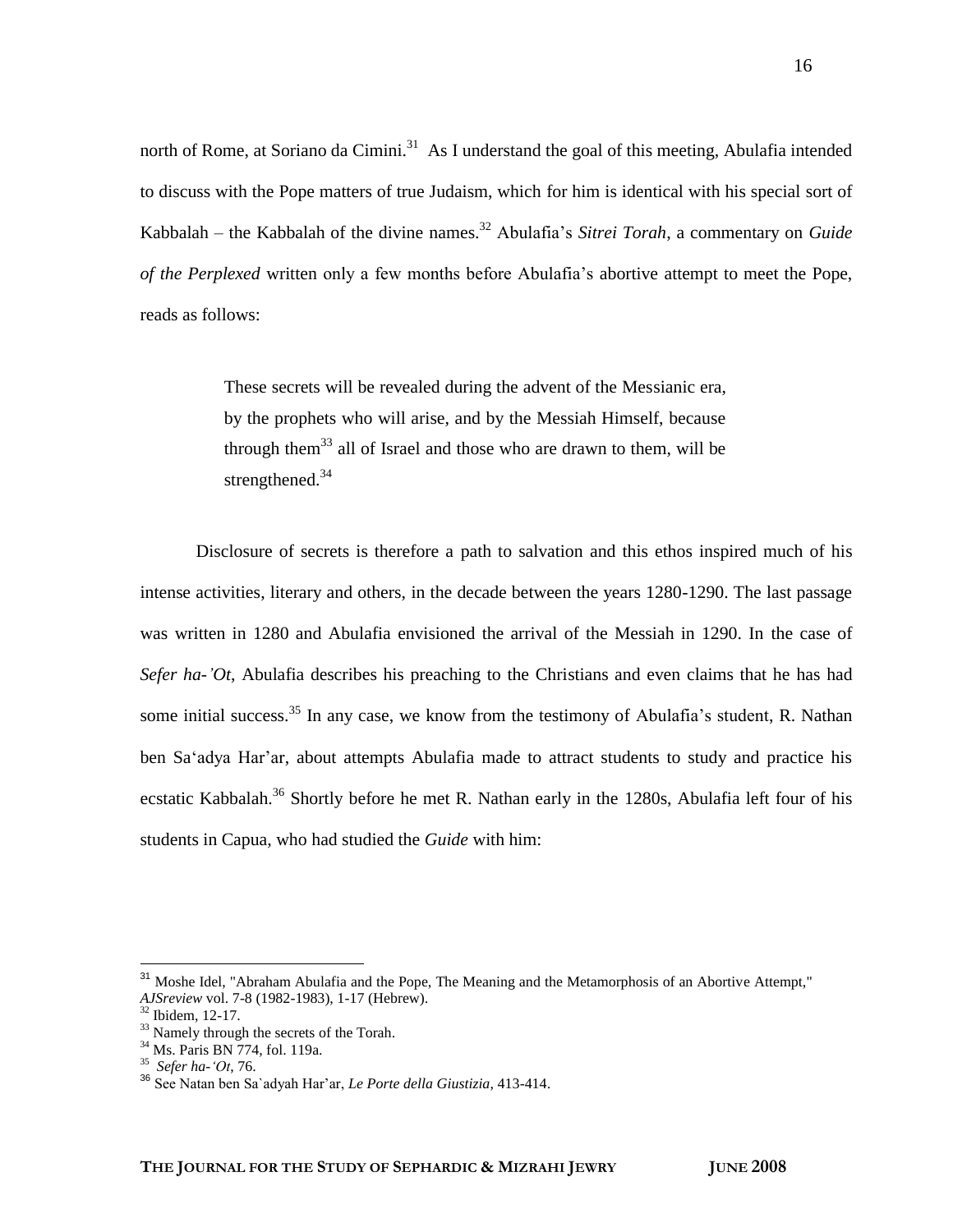I am today in the city of *Phonon*<sup>37</sup> and four precious stones joined my academy... God bestowed these four children knowledge and intelligence in order to understand every book and science, and this is the reason I had brought them closer as far as I could and I invented to them names Daniel, and Hananyah, Mishael and "Azaryah, and I called the latter Zekhariah<sup>38</sup> and they are children with no deficiency, good-looking and understanding every science and knowing knowledge, and having the capacity to stand in the palace of the king... and those four children ...when they come to shelter under the wings of the *Shekhinah*, false witnesses<sup>39</sup>... attempted to seduce them from the table of the Lord, the God of Israel, in order not to be nourished from the splendor of the *Shekhinah*, <sup>40</sup> at the time when other men consume grass<sup>41</sup>... and they came and implored and asked me to interpret the secrets of the *Guide of the Perplexed,* together with some secrets of the Torah which are in my hands, dealing with very profound matters *['Inyanim 'amuqim me'od*.] in order to have a proof and merit and mouth and recommender in order to extract some wisdom to which their soul was striving very much, to know it and comprehend its essence in order to know their creator. And they implored me very much to this effect.... and I, because of my love of them, did not desire to turn them down and I fulfilled their desire

<sup>&</sup>lt;sup>37</sup> Namely Capua in gematria.

<sup>38</sup> This is one of the designation that he took for himself elsewhere in his writings, as it amounts in *gematria*  Abraham. However, here it seems plausible that in Capua Abulafia had a student named Abraham. Interestingly enough, he wrote an epistle to a certain Abraham, from Messina. See the *Seven Paths of the Torah*, 1.

 $39$  I assume that here there is clear evidence that there was an antagonism to Abulafia's Kabbalistic thought, as he exposed it in Capua.

<sup>40</sup> Z*iv ha-shekhinah*. This Rabbinic term was interpreted in ecstatic Kabbalah in order to point to an ecstatic experience. See e.g., Idel, *Language, Torah, and Hermeneutics*, 32-33, and idem*, Messianic Mystics*, 91.

<sup>&</sup>lt;sup>41</sup> This may be a remark pointing to anthropomorphical understandings of the divinity, influential in

some circles in contemporary Italy. See Israel Ta-Shma, "*Nimuqqei Humash le-Rabbi Isaiah mi-Trani,*" *Qiryat Sefer*, vol. 64 (1992\1993), 751-753 (Hebrew).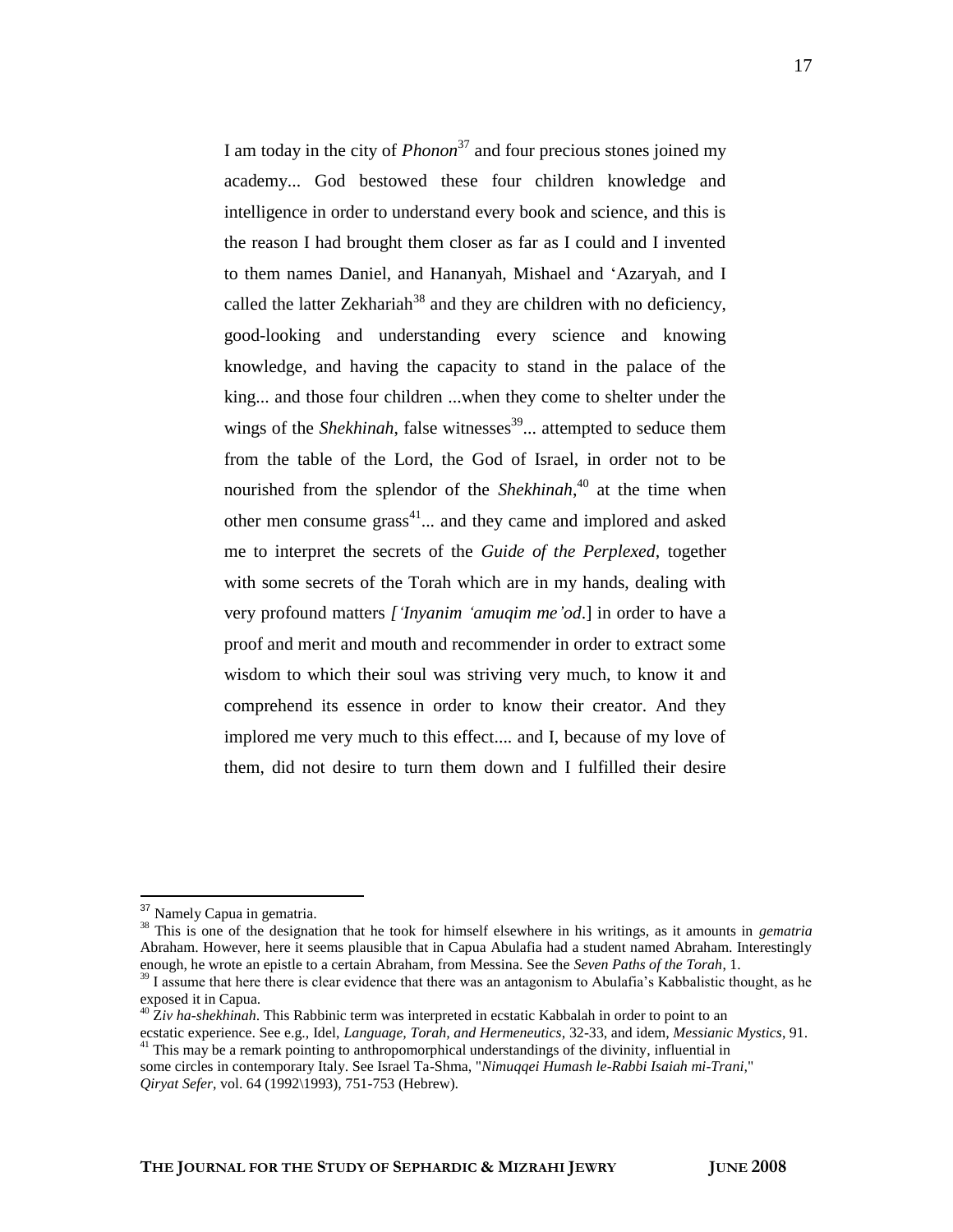according to their wish and I composed this commentary for them and for those similar to them.<sup>42</sup>

This is an interesting document that testifies to Abulafia"s concern for his students. His written commentary on the *Guide* is a surrogate for oral instruction, which took place for some months before he had to leave the city of Capua. His book is presented as a response to the implorations of the four students, not as his initiative. It is here that I see the charismatic touch that creates a special bond between the teacher and the students. The argument that Abulafia wrote down the secrets of the *Guide* out of love demonstrates that a special type of affinity had emerged between him and his students, at least for a while, when the students were under his spell.

Unlike this type of testimony, we have no evidence of any efforts made by the two Moses to recruit students. Although Maimonides dedicated the *Guide* to a student, it is not the student who triggered its composition.

### **THREE ATTITUDES ON COMMUNICATION AND MEANING**

There is no doubt that Maimonides had quite a limited audience in mind in his famous book. This is obvious from his own introduction, and from the language in which the *Guide of the Perplexed* has been written: Arabic. The very use of this language excluded a significant part of the Jewish *intelligentsia* from being guided in their alleged perplexity. In fact, the extent of the audience Maimonides had in mind was one that had access to some forms of Greek philosophy and could read it dressed in Arabic garb. This assumption excludes, again, many of the European intelligentsia who were not exposed to what Maimonides believed was the true understanding of

18

<sup>&</sup>lt;sup>42</sup> Sitrei Torah, Ms. Paris BN 774, fol. 120a. In this passage there seems to be a distinction between the secrets found in the *Guide of the Perplexed* and those found in the Torah, an issue which requires a more detailed analysis.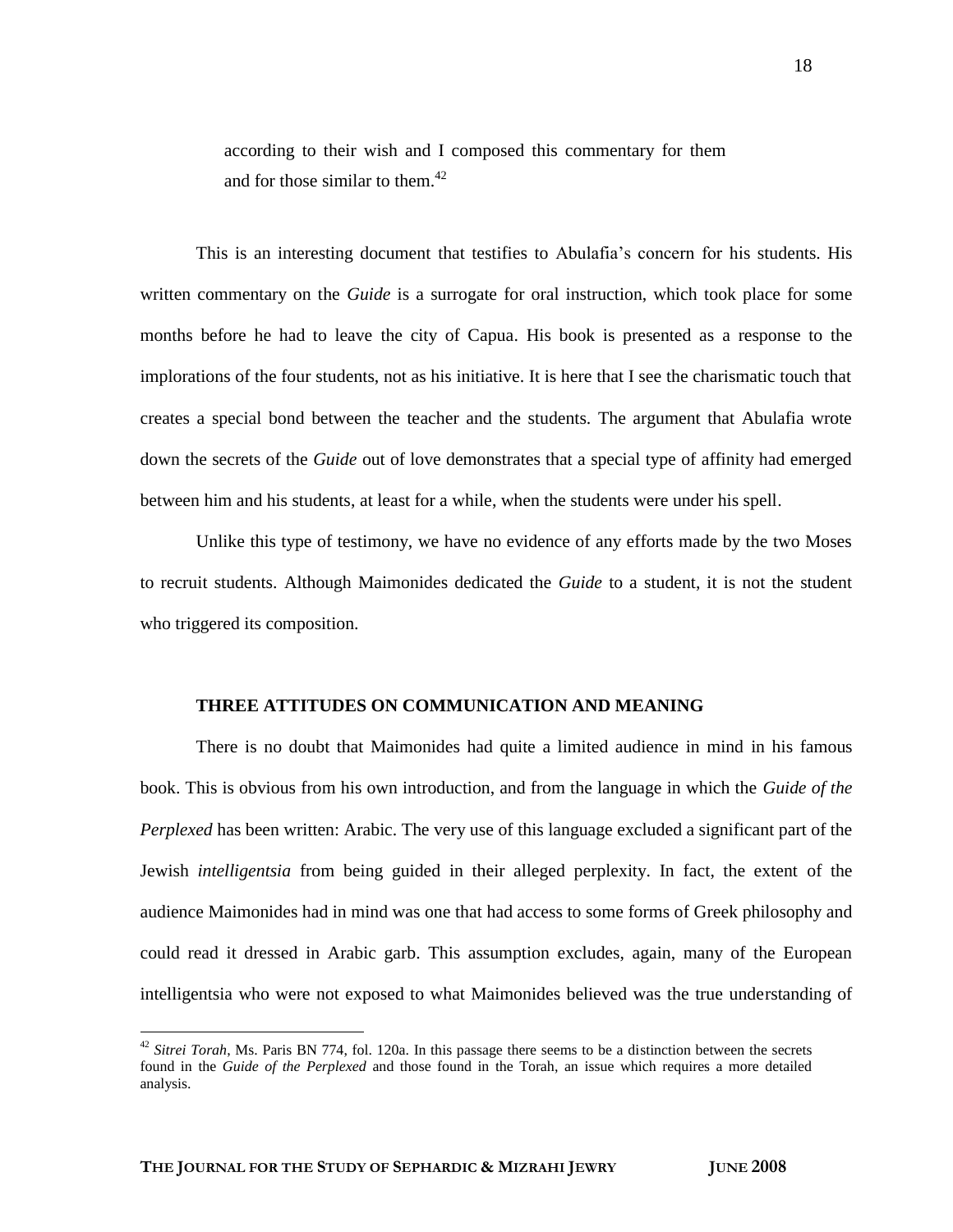God and reality, formed so strongly by the literatures he consumed in Arabic. Using Arabic was certainly not something that began with Maimonides: he was preceded by Sa`adya Gaon, Shlomo ibn Gabirol, Bahya ibn Paquda and Yehudah ha-Levi. Maimonides is one of the last major figures in Judaism to use Arabic to write a theological book that became a classic. Like the other authors mentioned above, the longevity of their work as philosophers has been assured by their translation into Hebrew. This means that the authors" audience changed dramatically: for a variety of reasons, the Arabic speculative writings intended for Jews living in the Islamicate regions flowered only after passing through the filter of Hebrew. This way they also had a dramatic impact on other regions of the world, which Maimonides hardly had in mind. In the places where the writings of Al-Farabi, Avicenna and Averroes arrived much later and in smaller quantity than Maimonides" writings, the *Guide* served not only to correct perplexities, but actually became some form of introduction in philosophy for those who did not read Arabic.

This passage from the Islamicate to the Christian regions is part of an irony of history and it owes much to what I called above the Andalusian *internationale*. They imposed a new type of intellectual culture in regions where the philosophical orientation among Jews and non-Jews was minimal. This import of Greek philosophy in Arabic-Jewish garb in Provencal, and later on in French and German Jewish communities, is a fascinating phenomenon of influence<sup>43</sup> and has created the huge tensions that crystallized in the sharp controversies between Maimonides" followers and his numerous detractors.<sup>44</sup> Aware as I am of recent tendencies to relegate the term

<sup>&</sup>lt;sup>43</sup> See, e.g., Zvi Blumberg, "Alfarabi, Ibn Bajja, and Maimonides on the Conduct of the Solitary: Sources and Influences," *Sinai* 78 (1976), 135-145 (Hebrew). On the controversies related to Maimonides see the bibliography mentioned in the next footnote.

<sup>44</sup> See e.g., Daniel .J. Silver, *Maimonidean Criticism and the Maimonidean Controversy*, (Leiden: Brill, 1965); Joseph Sarachek, *Faith and Reason, the Conflict over the Rationalism of Maimonides*, (New York, 1935); Bernard D. Septimus, *Hispano-Jewish Culture in Transition, The Career and*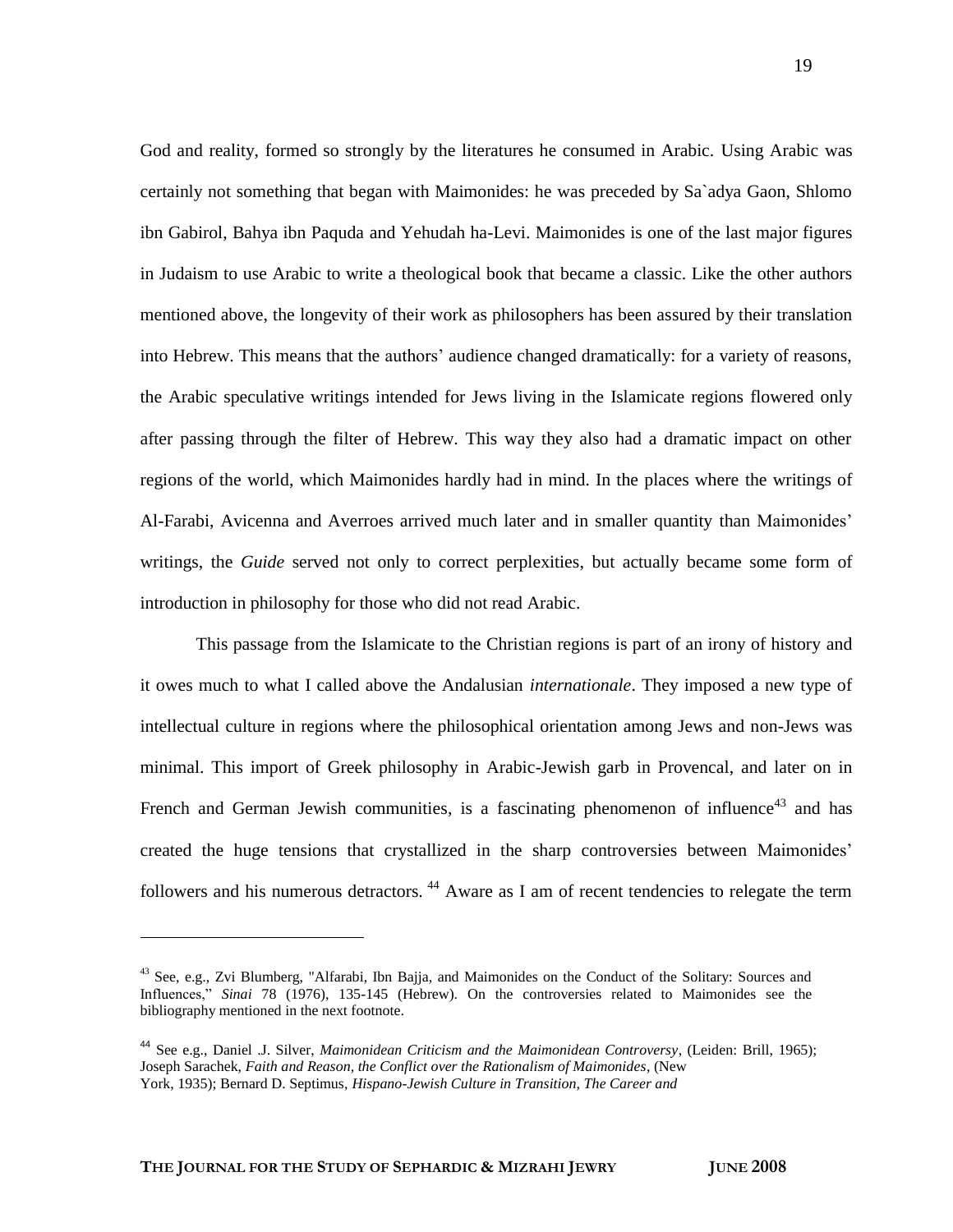"influence" to the margin, I hardly understand some aspects of the cultural history of medieval Jews without assuming that they consumed neo-Aristotelian tendencies found earlier among the Muslim thinkers. The sequence in time is quite evident since Al-Farabi, writing in Turkey, first influenced other Muslim thinkers – including Andalusian ones – and only then the Jewish thinkers. Even more manifest is the influence of this trend in non-Islamicate territories, which did not share the Islamicate regions" concern with neo-Aristotelianism. Influenced by recent nomenclature stemming from cultural studies without a proper critique, some scholars subscribe to a nonhistorical vision of cultural developments. The controversies in Judaism (and to a certain extent already in Islam concerning Islamic philosophy) that surrounded the Greek-Arabic influence on Jewish philosophy, especially the disputes concerning Maimonides' thought, are the best proof for the perception dominant in some traditional circles as to the radical nature caused by this sudden influence.

Nothing similar is found in the case of Nahmanides. With the scant and historically negligible critiques formulated in the generation immediately following his death.<sup>45</sup> Nahmanides' reception in Judaism was rather smooth.<sup>46</sup> A comparison of the reception of Maimonides' and Nahmanides" work is a pertinent desideratum for understanding the various forms of Jewish

*Controversies of Ramah,* (Cambridge, Mass.: Harvard University Press, 1982); Charles Touati, *Prophetes, Talmudistes, Philosophes*, (Paris: Le Cerf, , 1990), 201-218; idem, "Les deux conflits autour de Maimonide," *Juifs et Judaisme de Languedoque*, eds. M. Vicaire and B. Blumenkranz, (Toulouse, 1977), 173-184; Azriel Shohat, "Concerning the First Controversy on the Writings of Maimonides," *Zion,* vol. XXXVI, 1-2 (1971), 27- 60 (Hebrew); Sarah Stroumsa, "Twelfth Century Concepts of Soul and Body: The Maimonidean Controversy in Baghdad," *Self, Soul and Body in Religious Experience*, eds. A.I. Baumgarten, J. Assmann, G.G. Stroumsa, (Leiden: Brill, 1998), 313-334; For R. Jacob ben Sheshet's *Sefer Sha'ar ha-Shamayyim*, a polemic against the mental prayer plausibly found in Maimonides" followers see Georges Vajda, *Recherches sur la philosophie et la Kabbale dans la Pensée Juive du Moyen Ages*, (Paris: Mouton, 1962), 356-371.

<sup>&</sup>lt;sup>45</sup> See the material analyzed by Aviezer Ravitzky, "Maimonides and His Students on Linguistic Magic and the "Madness of the Writers of Amulets," in eds. Avi Sagi - Nahem Ilan, *"Tarbut Yehudit be-`Eyn ha-Se`arah," Festschrift of Yosef Ahituv* (Jerusalem: `Ein Tzurim, 2004), 431-458 (Hebrew) and his *History and Faith*, *Studies in Jewish Philosophy*, (Amsterdam: Gieben, , 1997), 265-266.

 $46$  See, e.g., the arrival of many manuscripts of Nahmanides in Rome in the eighties and nineties of the 13<sup>th</sup> century. Cf., Moshe Idel, "Abraham Abulafia and Menahem ben Benjamin in Rome, The Beginnings of Kabbalah in Italy," in *The Jews of Italy, Memory and Identity*, eds., Bernard D. Cooperman and Barbara Garvin, (University Press of Maryland, Institute of Jewish Studies, University College, London, 2000), 250.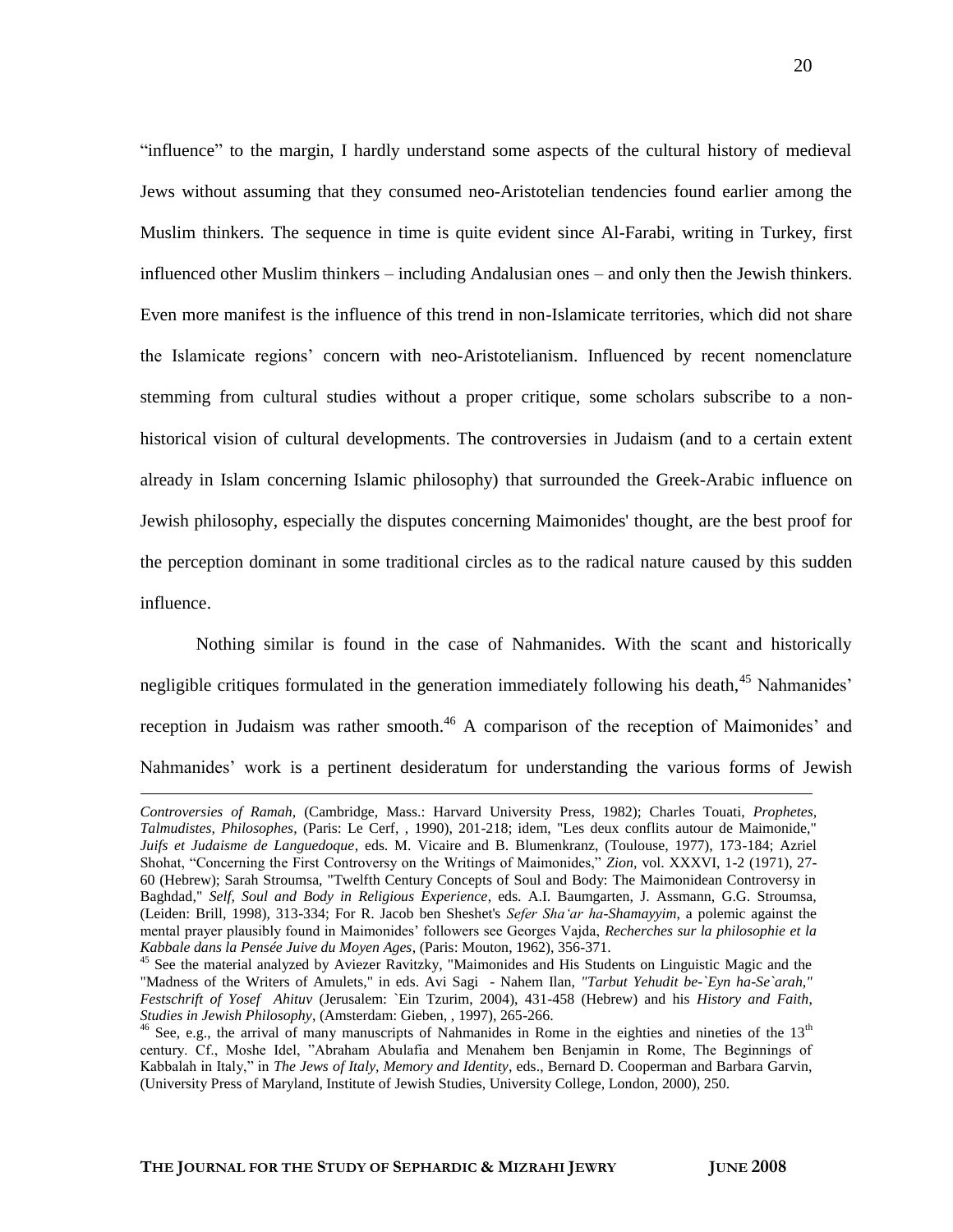medieval culture. Nahmanides appealed to a much wider and diversified public, whether in his popular *Commentary on the Pentateuch* or in his Halakhic writings. Like Maimonides"s *Guide,* however, which targeted only a small Jewish minority, Nahmanides' oral traditions regarding secrets of the Torah were also intended to reach very few students – those who were studying with him. In both cases, we may speak about masters whose cultural activity had a double dimension: exoteric and esoteric. With Abulafia, however, we have an author who is dealing almost solely with matters that can be described as esoteric, although he might have written some books on Hebrew grammar that are presumably lost.<sup>47</sup> Indubitably, Abulafia was a one-dimensional man.

However, unlike the exclusive stands of the two Moses, who each conceived their specific brand of esotericism to be the only valid one, Abulafia"s esotericism was more inclusive. He organized the earlier types of esoteric literatures and their techniques of interpretation into a comprehensive scheme in which the various, and oftentimes conflicting, secrets were arranged in a hierarchical order. The more advanced stages of his sevenfold exegetical system consist of allegory after which certain theosophical interpretations are mentioned. He then employs a combinatory technique reminiscent of an influential tradition quoted by Nahmanides in his introduction to the *Commentary on the Torah* and then goes to an even higher level of interpretation, in which each of the consonants of the words in the Bible should be understood as representing a divine name. $^{48}$ This last view is also understood as the path leading to prophecy. It has some affinity with a number of Jewish magical understandings of the names of the Divine and might stem from Abulafia's reading of some Ashkenazi esoteric books.<sup>49</sup> Thus, it seems that for the first time in the history of medieval literature, there is a systematic effort to bring together material belonging to

<sup>47</sup> See his *We-Zot li-Yhudah*, ed., Adolph Jellinek, *Auswahl Kabbalistischer Mystik,* (Leipzig, 1853), 18.

<sup>48</sup> See Idel, *Language, Torah, and Hermeneutics*, 101-9.

<sup>49</sup> Ibidem, 102-4, 106.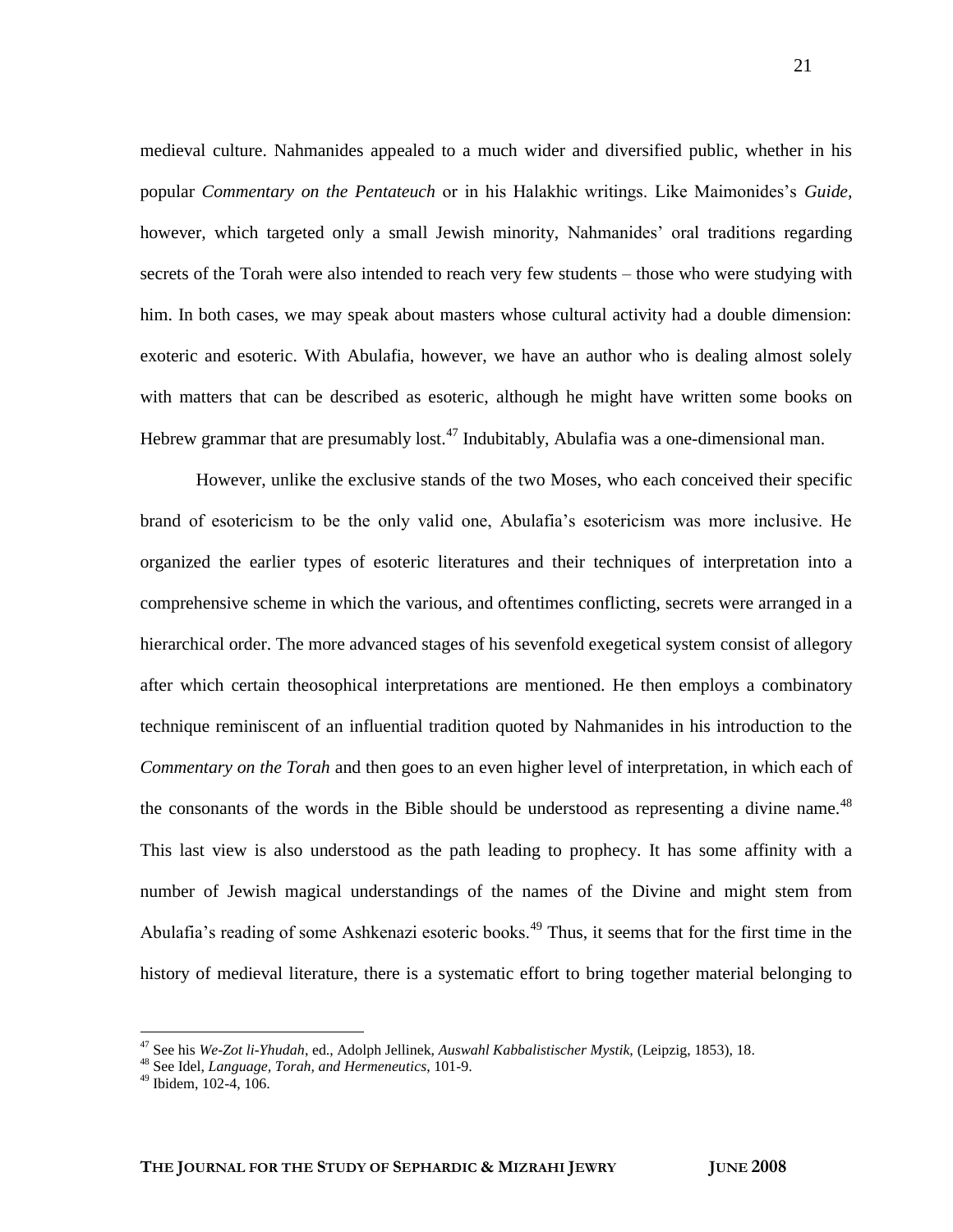quite disparate literatures, some of which even carry conflicting ideas. This inclusive strategy has, in my opinion, much to do with Abulafia"s effort to establish his ecstatic Kabbalah not as contradicting the earlier forms of speculative literature, but rather as their culmination. In other words, viewing Maimonides as the fountainhead of allegorical interpretation and seeing the book of *Bahir* as the source of theosophical interpretations while viewing Nahmanides as the transmitter of (a), the magical tradition in which the text of the Torah comprises a continuum of divine names and (b), an Ashkenazi tradition dealing with separate letters as divine names, is part of what Abulafia conceived to be a cohesive and inclusive complex path leading to the experience he deemed to be the highest: the prophetic or ecstatic experience. The fact that he drew on material from diverse centers of Jewish culture such the Andalusian tradition as represented by Maimonides in Egypt and by his followers in Provence, by Nahmanides and his followers in Catalunia, and by various Ashkenazi authors active in the German Rhinelands and elsewhere, is quite significant if we remember that Abulafia was looking to build a profile in Spain, and perhaps even internationally as a Messianic leader. Interestingly enough, the three versions of the sevenfold exegetical technique were written in Messina, Sicily, which was geographically and culturally though not politically<sup>50</sup> - outside the three cultural centers mentioned above.

This expanding role of the leader as integrating a variety of religious traditions is wellreflected in images used by Abulafia to illustrate the transition from an exegetical technique to a higher level of interpretation as the passage from a smaller sphere or circle to a wider one.<sup>51</sup> This expansion is illustrated through a passage from Abulafia"s introduction to his commentary on the Pentateuch:

<sup>50</sup> Sicily was then a territory of the Aragonese crown.

<sup>51</sup> See Idel, *Language, Torah, and Hermeneutics*, 122-123.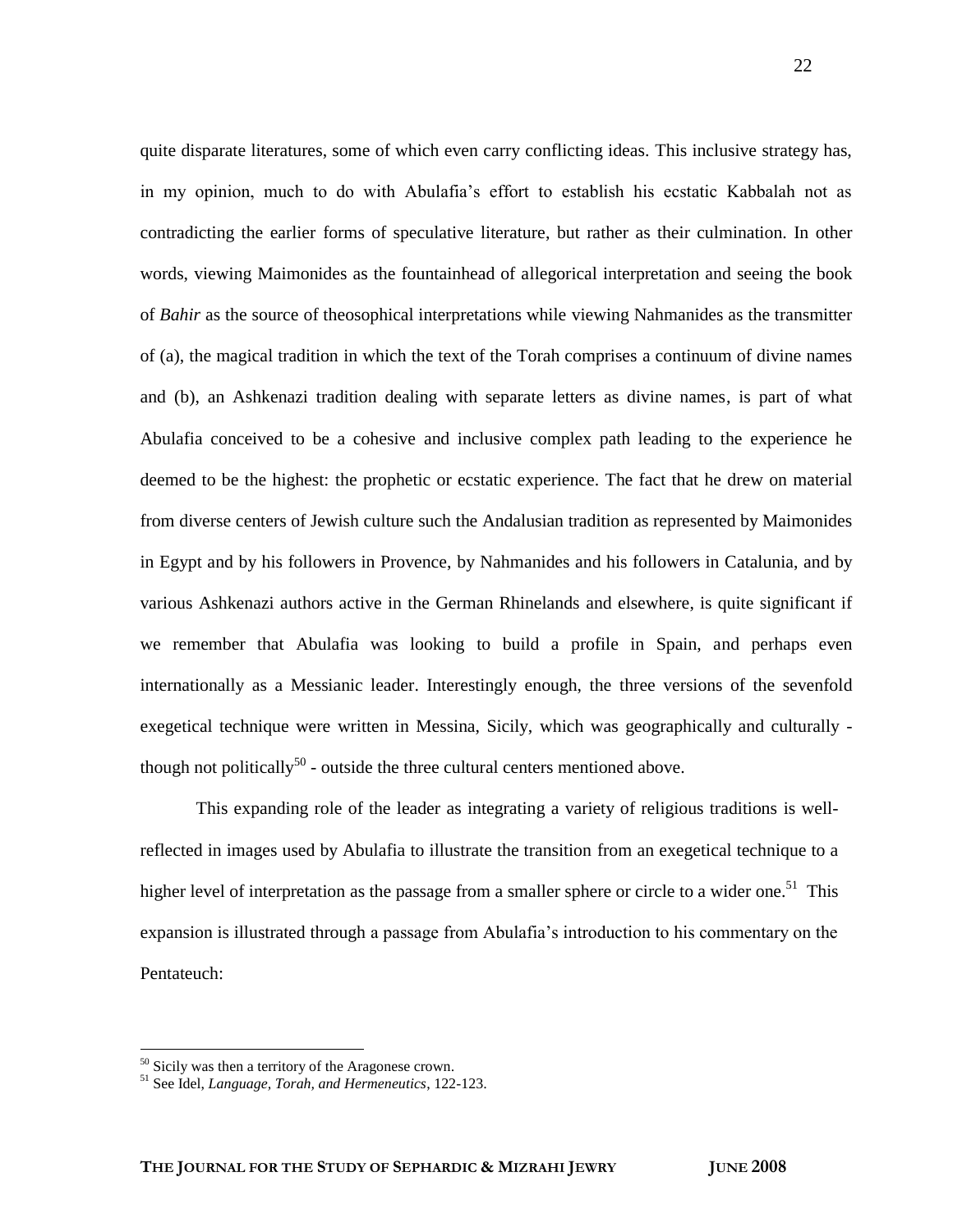The Torah was needed in order to guide us in these paths of three levels. The first level -the plain meanings of the Torah - is intended for the perfection of the righteous. For their sake the plain meaning of the parables and riddles [in the Torah] endures, as do the simple meanings of the Midrash and Haggadah and their like. All of these are construed in terms of their plain meaning.<sup>52</sup> And yet, the ultimate purpose of these is not [found] in their plain meaning, as we indicated earlier, for the ultimate purpose of the Torah and its commandments, statutes and laws, is not that people should merely be righteous, without knowing any wisdom, merely rendering the service of a servant. Rather, there is a second purpose. The Divinity also intended that human beings should be righteous and that they should learn until they are wise. And when they observe the ways<sup>53</sup> of righteousness and wisdom they ought to become sages. And further, there is a third intention: God intended that after human beings become sages they should attain to prophecy, for this is the epitome of the capacity of human intellectual grasp in this world, and it is for this end that God originally intended the creation of man in this  $form.<sup>54</sup>$ 

Therefore, unlike the Maimonidean ideal of the perfect man as being a philosopher, Abulafia emphasizes the prophet and his work as the highest purpose in the creation of man, an ideal attainable according to his view, which differs from Maimonides' one, in the present. Maimonides" view of the double aim of Torah study as achieving the well-being or the perfection

 $52$  The three first types of exegesis are described elsewhere in many details. See Idel, ibidem, 83-91.

<sup>&</sup>lt;sup>53</sup> The use of *derekh*, path or way for the first two type of perfection, may imply that there is also a third way that of prophecy, *derekh ha-nevu'ah*. This expression is found already in Maimonides and was adopted also by Abulafia. See, e.g., his *'Otzar 'Eden Ganuz*, 115.

<sup>54</sup> *Mafteah ha-Hokhmot*, Ms. Parma - de Rossi 141, fol. 7b; ed. Amnon Gross, (Jerusalem, 2001), 21-22; Idel, *Language, Torah, and Hermeneutics,* 109-110.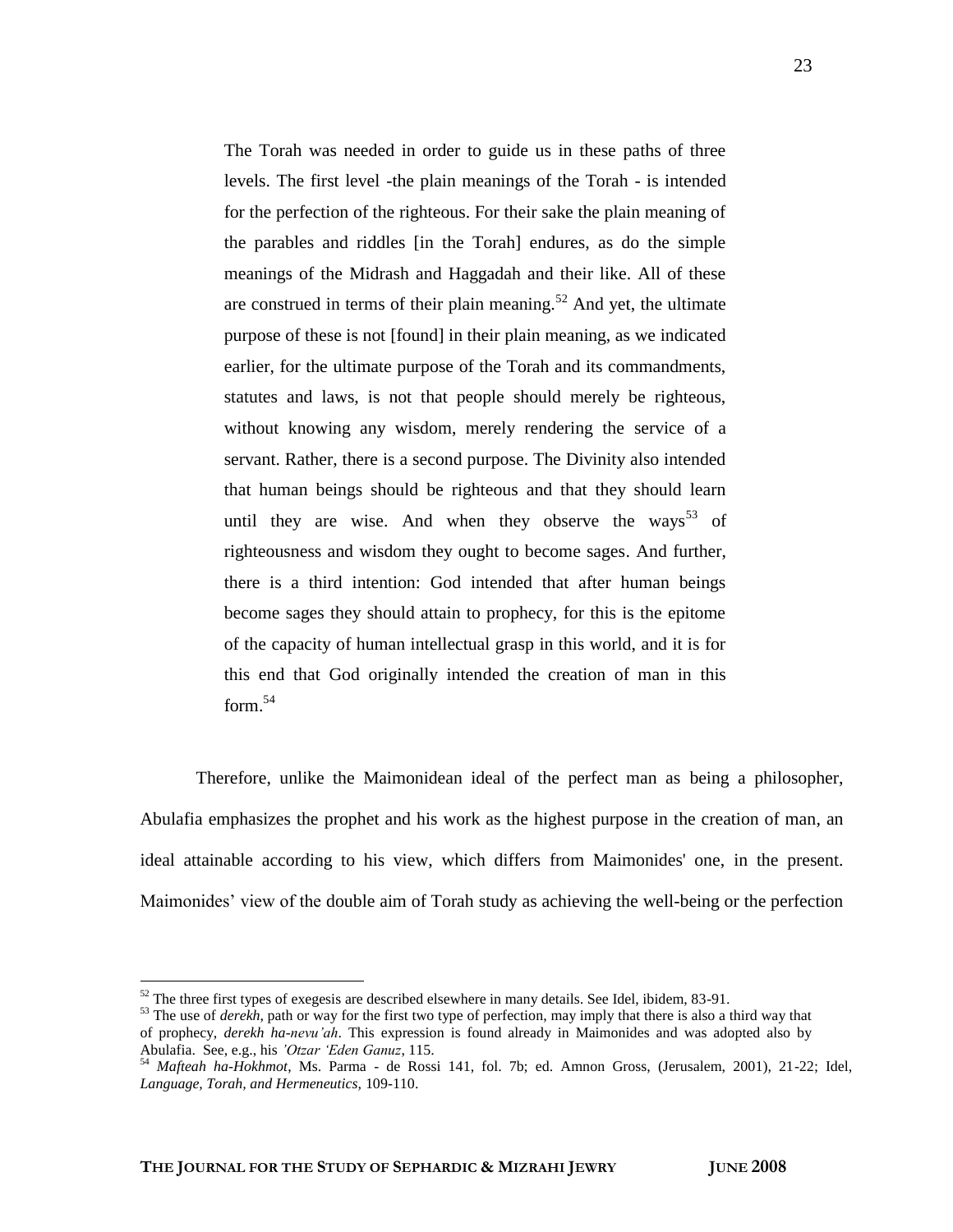of both the body and the soul<sup>55</sup> is expanded here to a threefold vision that relegates Maimonides' ideals to a subordinated status. Abulafia adds a third aim of Torah study: prophecy. Prophecy is also to be found in Maimonides" work; he too portrayed prophecy as a religious experience higher than philosophy.<sup>56</sup> By adding prophecy to the two lower perfections of the Torah, Abulafia assumes that the achievement of the prophetic experience is a religious obligation in the present of any man and is not a state imposed by God upon the chosen man in the Bible or an experience that is unavailable in the present, as described by Maimonides.

An earlier passage of Abulafia mediates between Maimonides" discussion of the two forms of well-being and the Kabbalists" threefold qualities of leadership. Three years before he wrote the above passage from the introduction to the commentary of the Torah, Abulafia described the meanings of the term *hanhagah* and *manhig*, leadership and leader (respectively):

> The issue of leadership should refer eminently to the guidance of someone who has a potential intellect, despite the fact it stands for someone who leads a living being, and someone who leads someone who has a potential intellect.<sup>57</sup> But the word leader should not be used according to the way of truth but for the instance in which the relationship between the leader and the leaded one is like that of the shepherd and the flock, even if the flock is a man….And behold the prophets who are referring in their parables to the vulgus [*benei 'adam ha-hamoniim*] as a flock…And behold the sages were called shepherds because those whom they lead are called in their parables by the name flock…And according to all the parables of the prophets

<sup>55</sup> *Guide of the Perplexed* III:27, Pines, 510. See also the more complex division between four types of perfection in *Guide of the Perplexed*, III:54, Pines p. 635, discussed by Lawrence V. Berman, "Maimonides on Political Leadership," in Daniel J. Elazar, *Kinship and Consent, The Jewish Political Tradition and Its Contemporary Uses*, (Ramat Gan: Turtledove Publishing, 1981), 113-115.

<sup>56</sup> Ibidem, II:40, Pines, 381-385.

 $57$  The version found unique manuscript in which this book is extant may be deficient here.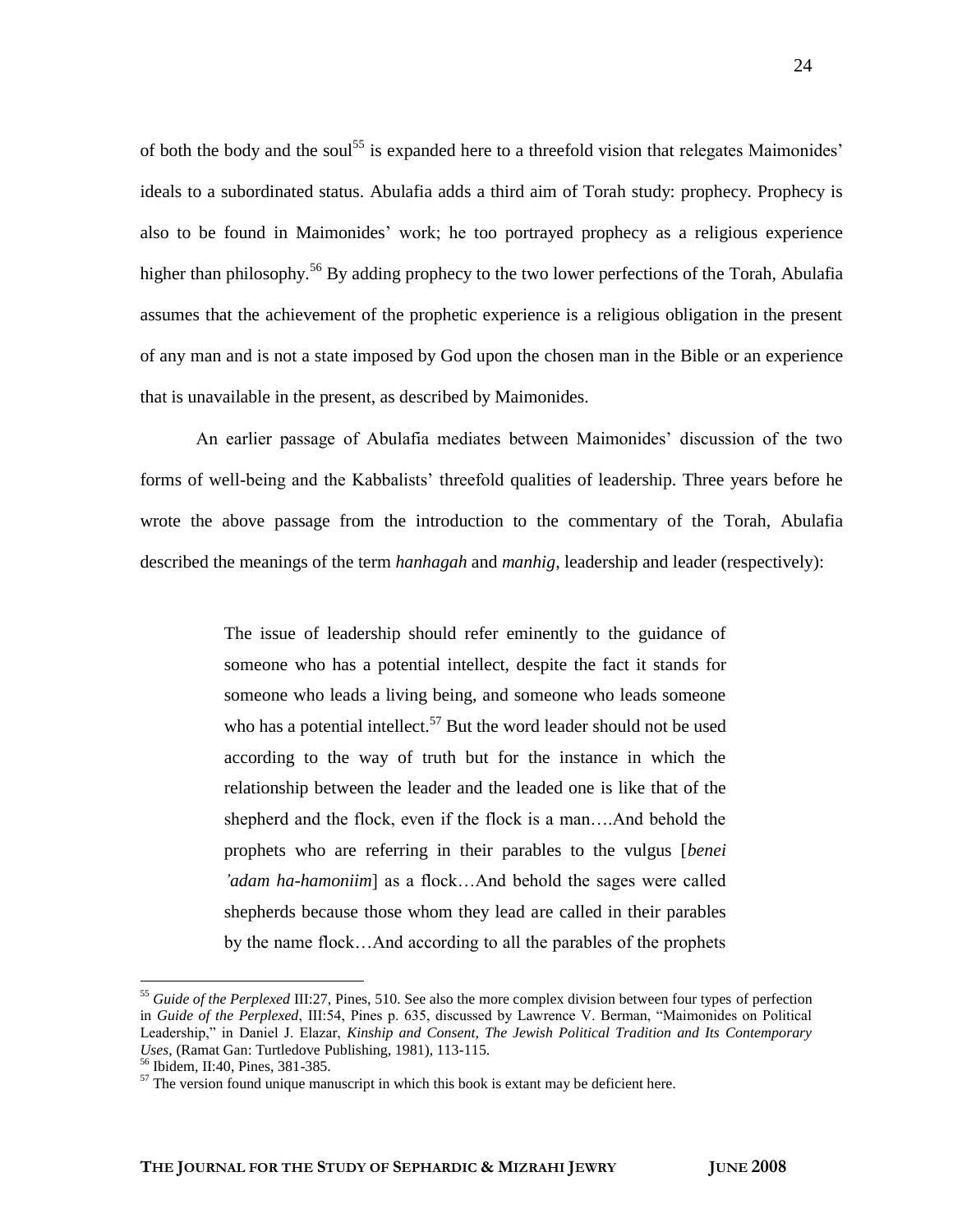the Torah is referring to the sages and the prophets by the name shepherds and it is not necessary to mention all the instances because they are many and they are all known. And indeed it is said "Now Moses kept the flock of Yitro his father in law the priest of Midyan; and he led the flock far away in the desert and came to the mountain of God,"<sup>58</sup> is a faithful testimony to all of them that it is the place of the revelation of the Torah...And the leaders of men are of two kinds: the first one leads those lead by him in accordance to the guidance that testifies the order corresponding to the well-being of the body. And the other is the leader of those lead by him according to the order of the well being of the souls. The first points to the king who suffices for the well-being of the human community. And the second refers to the prophet or to the sage, dealing with the true essence of the soul. However, the perfection of this guidance is when the two mentioned issues are found together in one individual, like David and Solomon.<sup>59</sup>

In this passage, there is a clear hesitation between the Maimonidean twofold theory of well-being mentioned above and a threefold theory of leaders, the latter becoming more explicit in the passage from the *Commentary on the Torah.* I assume that Abulafia conceives of the two Israelite kings not as prophets but as sages, and thus they comprise in their personalities the first two types of leadership. If this is the gist of the passage, it is easier to understand the emergence of the third type of leadership, the prophet, as distinct from the two leadership qualities of the two kings which was then added to Maimonides' concepts of leadership. Thus, I assume that Abulafia

<sup>58</sup> Exodus 3:1. For the mountain, the place of the revelation of the Torah, as an allegory for the spiritual experience see additional examples in Moshe Idel, *The Mystical Experience in Abraham Abulafia,* tr. Jonathan Chipman, (Albany: SUNY Press, 1988), 102-103, 115.

<sup>59</sup> *'Otzar 'Eden Ganuz*, 169-170.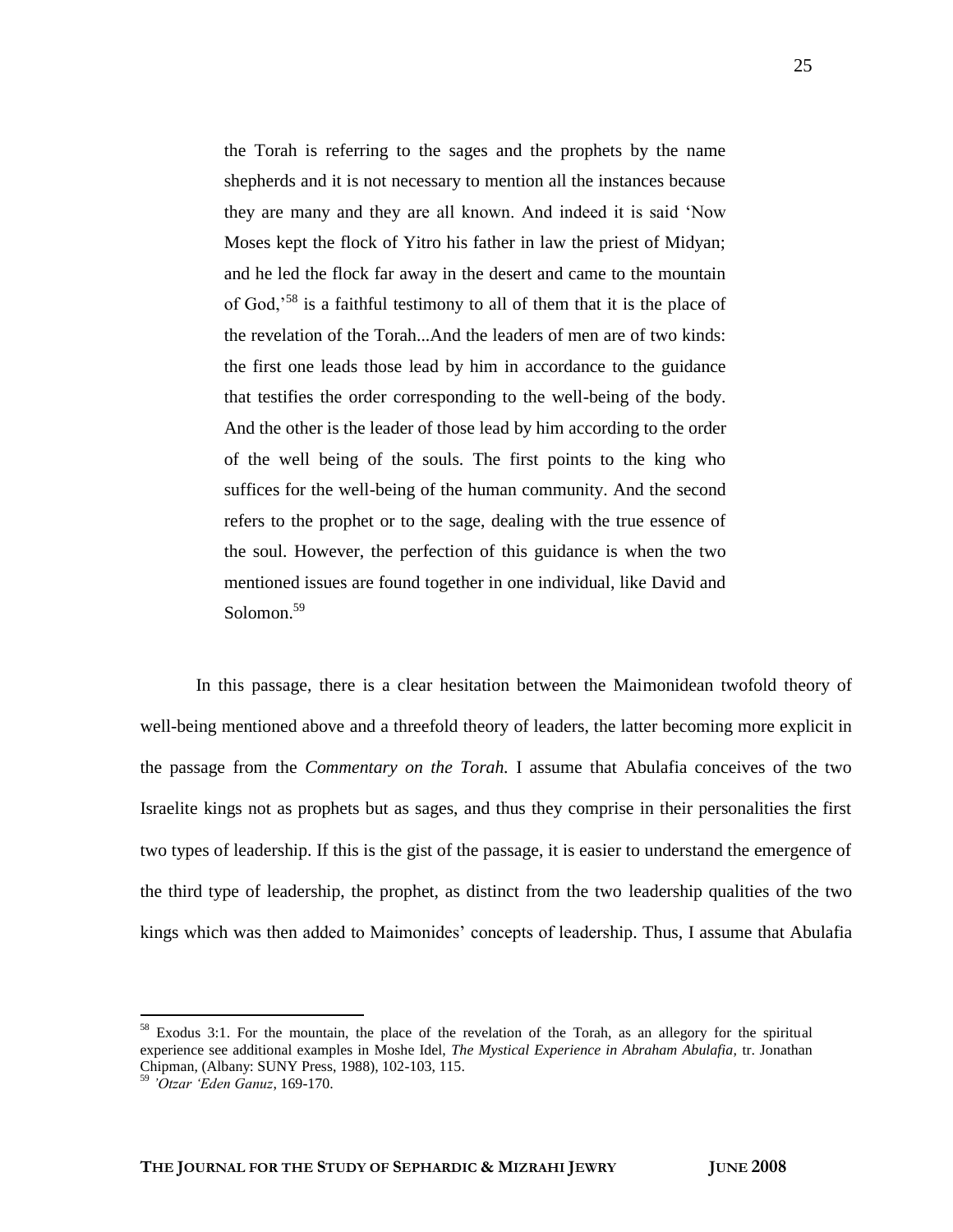contrived a new structure of threefold leadership based upon Maimonidean elements but absent in the latter's writings.

Let me draw attention to the way in which Abulafia constructed his discussion. The Exodus 3:1 verse quoted in the previous passage points to a secret meaning: the mountain of God, a sublime issue, occurs together with the mundane flock. This uncanny juxtaposition points to a secret that is interpreted by the ecstatic Kabbalist as an esoteric description of humans as the flock of the shepherd – the spiritual leader. This leader is described as someone who is capable of guiding people to a revelation. Abulafia is not only referring to Moses in this text, but to any spiritual leader. Moses becomes, therefore, an allegory for the intellectual or prophetic leader, just as the flock is upgraded to the status of human disciples. The innocent verse about Moses the shepherd underwent a special metamorphosis under Abulafia"s hand, pointing to the paradigm of leadership.

Abraham Abulafia"s Kabbalah is a synthesis of the conceptual framework of Maimonides" neo-Aristotelianism and various types of linguistic speculation and permutations with words and letters stemming from various (mainly Ashkenazi) sources. Those operations also include different vocalizations of the new combinations of letters of the biblical words. These combinations were conceived by the human intellect operating in the microcosm and by the cosmic Agent Intellect in the macrocosm. Just as words are combinations of letters created by the human intellect, so were the variety of beings conceived of combinations of forms by the cosmic, Agent Intellect. Thus, for example, Abulafia enumerates one of the three principles of Kabbalah as follows: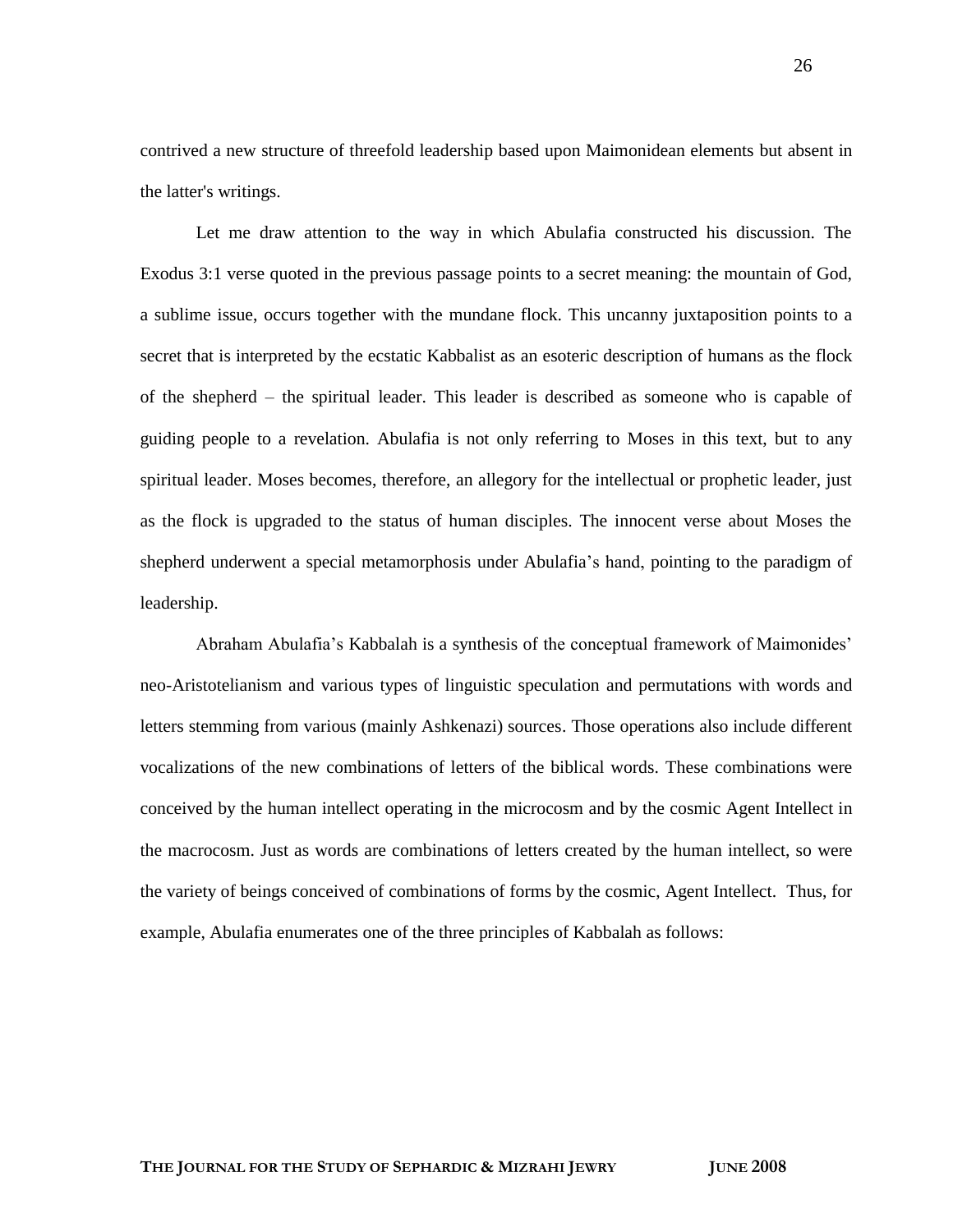The third principle is that the Holy  $Spirit^{60}$  and it moves this sphere of the Torah, and its action is found in vowels which move the consonants…letters, combinations [of letters] and vowels.<sup>61</sup> Their acronym is *'AZN***,** which can be permuted as *Tzo'N* ...The combination turns the letters and the vowels turn the combinations and the spirit of man, given by God, turns the vowels until they will cause the emergence and the illumination of the concept<sup>62</sup> that is proper to any intelligent Kabbalist.<sup>63</sup>

The emphasis on the "intelligent Kabbalist" represents, in my opinion, another type of veiled critique addressed to the Nahmanidean vision that excludes the process of reasoning from the realm of Kabbalah. By putting the emphasis on intelligence, Abulafia is indubitably following Maimonides and not Nahmanides. The assumption is that the intelligent Kabbalist leads the flock, *Tzo'n*, namely in the linguistic material. For the ecstatic Kabbalist this is the highest form of leadership: combining various linguistic elements as a technique to bring about a mystical experience. Therefore, Abulafia takes Maimonides' vision of the prophet embodying intellect as the highest human achievement and adds his own speculations about the linguistic permutations, all of which have little to do with Maimonides" thought.

 $\overline{a}$ 

27

 $60$  A similar stand, according to which the Holy Spirit is the leader of all, and is identical to the Agent Intellect is found in ibidem, 139.

<sup>61</sup> See also *Shomer Mitzwah*, Ms. Paris BN 853, fol. 78b.

<sup>62</sup> *Tziyyur*; on this medieval concept see H.A. Wolfson, "The Term *Tasawwur* and *Tasdiq* in Arabic Philosophy and Their Greek, Latin and Hebrew Equivalents," *The Moslem World*, (April, 1943), 1- 15.

<sup>63</sup> *Sefer Hayyei ha-'Olam ha-Ba'***,** Ms. Oxford-Bodleiana 1582, fol. 45b. See also Idel, *Language, Torah, and Hermeneutics*, 3-11. On the influence of this quote on R. Mordekhai Dato's description of R. Moses Cordovero's Kabbalistic activity see Idel, *Studies in Ecstatic Kabbalah*, 137. On intellectual Kabbalah see also Natan ben Sa"adyah Har"ar, *Le Porte della Giustizia*, 367.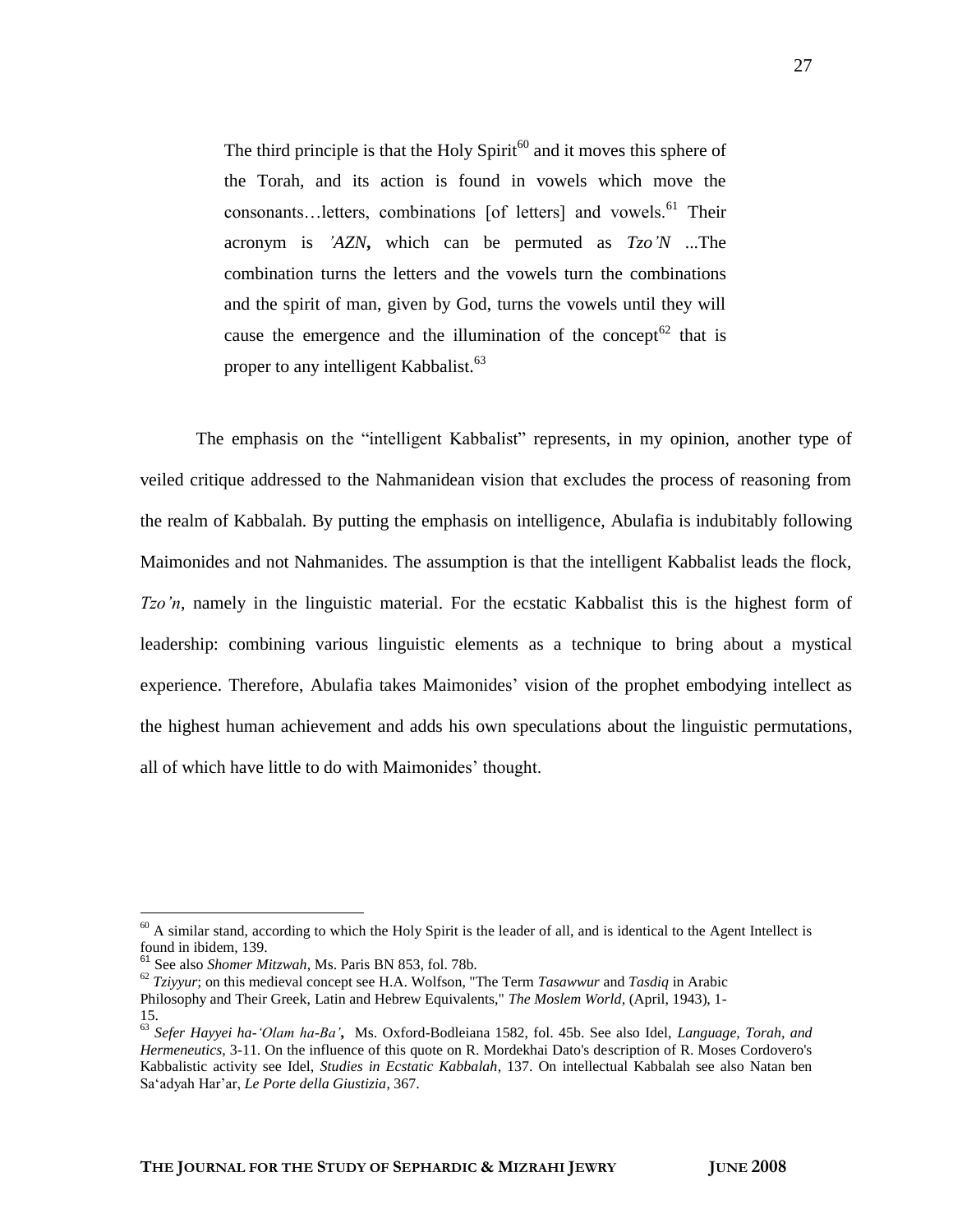That Abulafia believed himself to be a prophet is evident in several of his writings.<sup>64</sup> Positing himself as a Christic prophet<sup>65</sup>, namely by prophesying his own messianic role, Abulafia also forged a new anthropology that assumed that by overloading the consciousness with combinations of letters and other technical elements by a special rhythm of breathing, someone may attain a prophetic experience which he conceived to be available in the present. It should be pointed out that the righteous man is described as a servant, while in the two more advanced levels of human categories there is no such description. As we know, in Rabbinic literature there is a recurrent distinction between worship as a servant and another, higher one, as a son. I assume, on the basis of earlier discussions above, to see in the prophet someone who worships God as a son. Neither Maimonides nor Nahmanides regarded themselves as sons of God, but Abulafia certainly did. 66

Whether or not Maimonides believed he was a prophet or aspired to become one is certainly an open question in scholarship.<sup>67</sup> Nahmanides did not articulate such a claim in any of his writings. It seems that both figures, like R. Shlomo ben Abraham ibn Adret following them, subscribed to the Rabbinic assumption that prophecy ceased long ago and that its return was not imminent.<sup>68</sup> This claim of the cessation of prophecy created the necessary space for the

<sup>64</sup> See Idel, *Messianic Mystics,* 295-302. See also *'Otzar 'Eden Ganuz*, 116, where the possibility to prophesy is dealt with as quite plausible for his reader.

<sup>65</sup> This is a term I take from André Neher. See Idel, *Messianic Mystics*, 346, note 5.

<sup>66</sup> See Moshe Idel, *BEN: Sonship and Jewish Mysticism*, (London: Continuum, 2007), 305-313, idem, *Messianic Mystics*, 73-74, 85-93.

<sup>67</sup> See Abraham J. Heschel, *Prophetic Inspiration after the Prophets, Maimonides and Other Medieval Authorities*, ed. M.M. Faierstein, (Hoboken, NJ: Ktav Publication House, 1996), 69-125.

<sup>68</sup> See the study of the issue in Ephraim E. Urbach, *The World of the Sages, Collected Essays*, (Jerusalem: The Magnes Press, 1988), 9-19 (Hebrew). For the controversy between Abulafia and ibn Adret over the former"s claim that he is a prophet see Moshe Idel, "R. Shlomo ibn Adret and Abraham Abulafia: For the History of a Neglected Polemic," in eds. D. Boyarin, & alia, *Atara L'Haim, Studies in the Talmud and Medieval Rabbinic Literature in Honor of Professor Haim Zalman Dimitrovsky*, (The Magnes Press, Jerusalem, 2000), 235-251 (Hebrew); idem, *Messianic Mystics*, 59-60. For the Christian phenomena see Niels Christian Hvidt, *Christian Prophecy: The Post-Biblical Tradition* (Oxford: Oxford University Press, 2007), and for the Sabbatean prophecy see Matt Goldish, *The Sabbatean Prophets* (Cambridge, Harvard University Press, 2004), and Idel, "On prophecy and magic in Sabbateanism," *Kabbalah* 8 (2003), 7-50.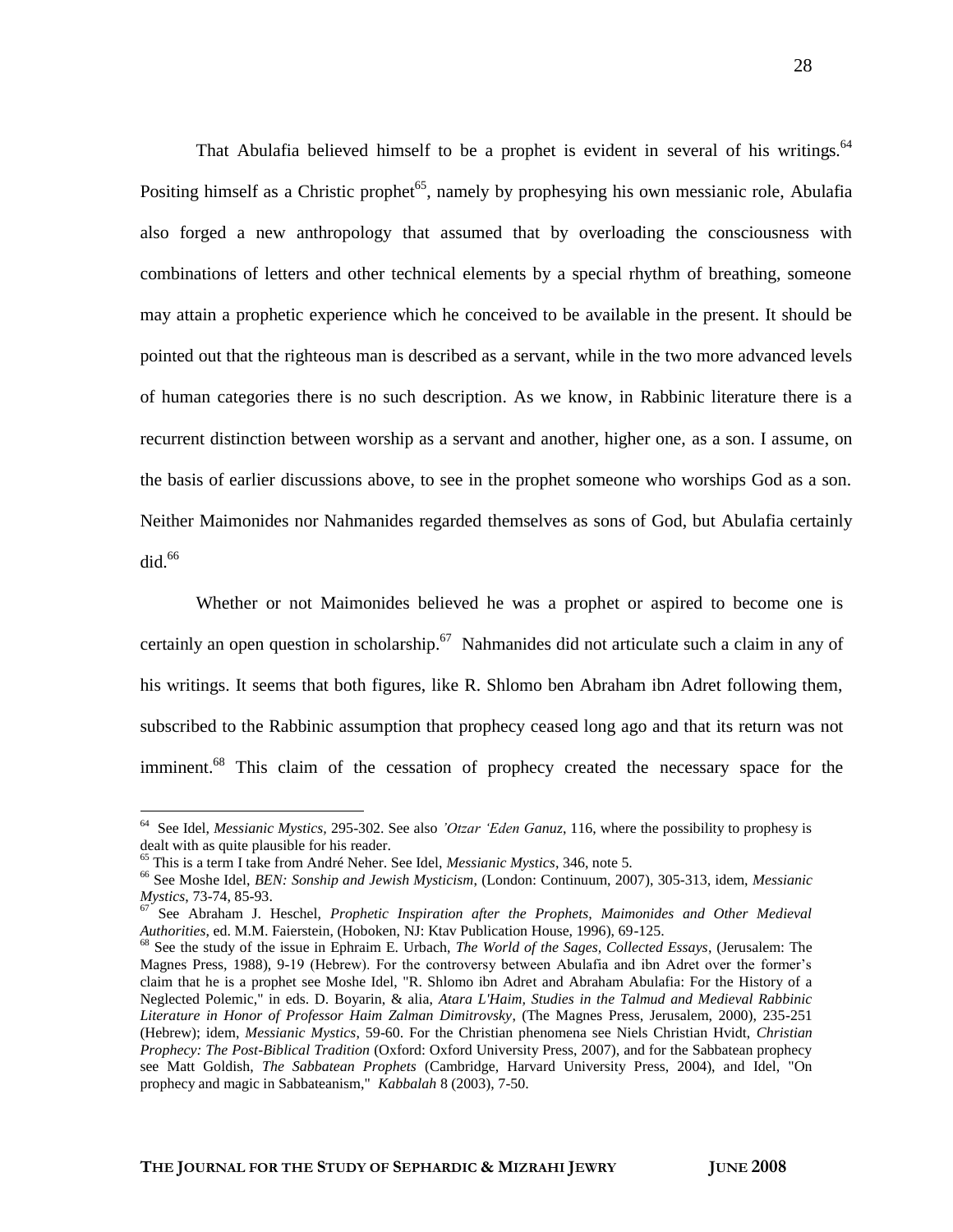development of rabbinic intellectual and independent activities and generated a certain type of leadership that is based primarily on writing, commenting, expanding or organizing knowledge. Abulafia worked with a totally different assumption; he regarded the return of prophecy as something quite possible, imminent, and very much related to his engagement with eschatology and messianic aspirations.<sup>69</sup> Interestingly enough, Abulafia, who worked under the assumption that he was continuing the religious work of the two medieval Moses", was sharply attacked on the one hand by Nahmanides" main follower in Barcelona, R. Shlomo ibn Adret, and on the other hand, at least implicitly by Zerahya ben She"altiel Hen (Gracian), a follower of Maimonides. Ibn Adret discredited Abulafia's claim to prophecy using Maimonides' argument that a return to prophecy was not possible at any time when Jews were in exile.<sup>70</sup> On the other hand, the philosopher Zerahya Hen criticized Abulafia's understanding of the *Guide of the Perplexed*. <sup>71</sup> It should be pointed out that Zerahya, who was active in Rome when he criticized Abulafia, was originally from Barcelona like ibn Adret. Moreover, Abulafia was initiated in Kabbalah in this city in 1270. Thus, it seems that the three different intellectual developments that took place in Barcelona in the 1270's confronted each other in the 1280's in Italy and Sicily.

#### **CONCLUSIONS**

Let's return to the issue of the perfect man as a son of God. We should clarify the meaning of these words as Abulafia used them; whether he used the term Messiah or a son of God, Abulafia did not share the Christian vision of Jesus as the incarnated, single and ultimate son of God. His vision is quite different: everyone can and should, at least in principle and for

 $\overline{a}$ 

29

<sup>69</sup> See Idel, *Messianic Mystics*, 295-298.

<sup>70</sup> See idem, "R. Shlomo ibn Adret and Abraham Abulafia."

 $71$  See note 46 above.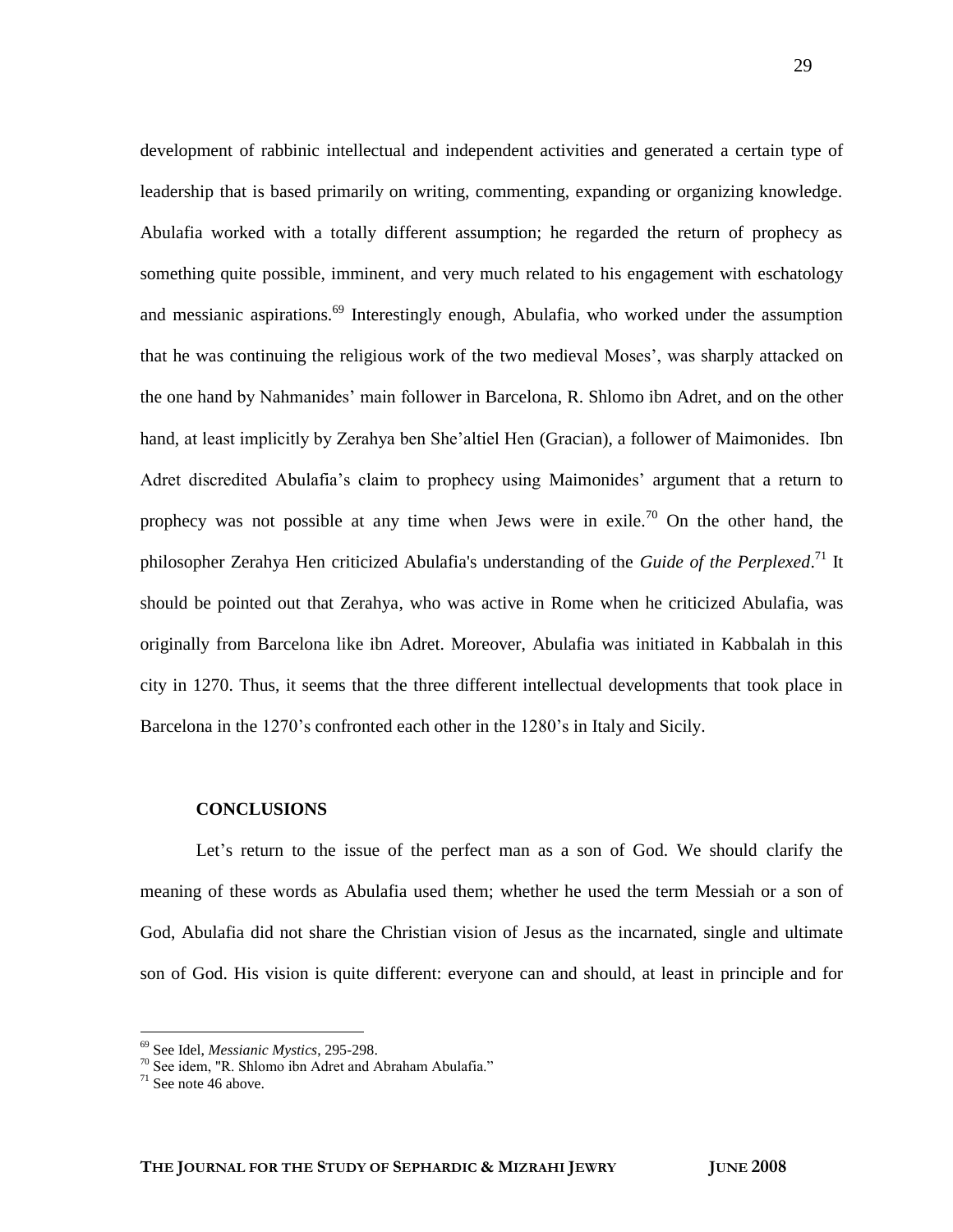himself, cultivate a spiritual life and become a Messiah and a son of God. His own brand of Kabbalah is conceived to lead people on this particular path – the ultimate goal of his messianic aspirations. For him, the aim of the Torah study is for people to become prophets, Messiahs, and sons of God. By proclaiming that it was possible to reach these high ideals even in his lifetime, Abulafia was also a propagandist with the aim of reaching as many people as possible – even Christians. The two Moses chose to have their impact on a wider Jewish audience through their literary works and thus occur at a certain distance, leaving them static figures both geographically and intellectually**.** Abulafia, on the other hand, was an itinerant scholar who moved incessantly from country to country for several years, spreading both Maimonides" thought and his own Kabbalah.<sup>72</sup> His move from esotericism to exotericism also offered a form of mobility, which was not necessary in the cases of masters who wanted to keep the secrets for a small minority. In the case of someone who emphasizes direct contact at least as much as written communication, charisma would understandably play a greater role. Abulafia"s claim to being a prophet and his preference for direct contact can be seen as circumventing the legendary distance that the rabbis maintained between themselves as the erudite and the rest of the Jewish people – the vulgus or common people. Abulafia"s leadership style hearkens back to an earlier time when teaching was oral and initiated by the prophet going directly to the people without waiting for them to come to him as was the case of rabbis and priests. In a certain but limited way, Abulafia returned to the pre-rabbinic situation where the role of the religious messengers was more important than that of the erudite, which, in contrast, was a value of vast importance in the projects of the two rabbis Moses.

<sup>72</sup> See Idel, "Maimonides' "Guide of the Perplexed" and the Kabbalah," *Jewish History*, vol. 18 (2004), 197-226.